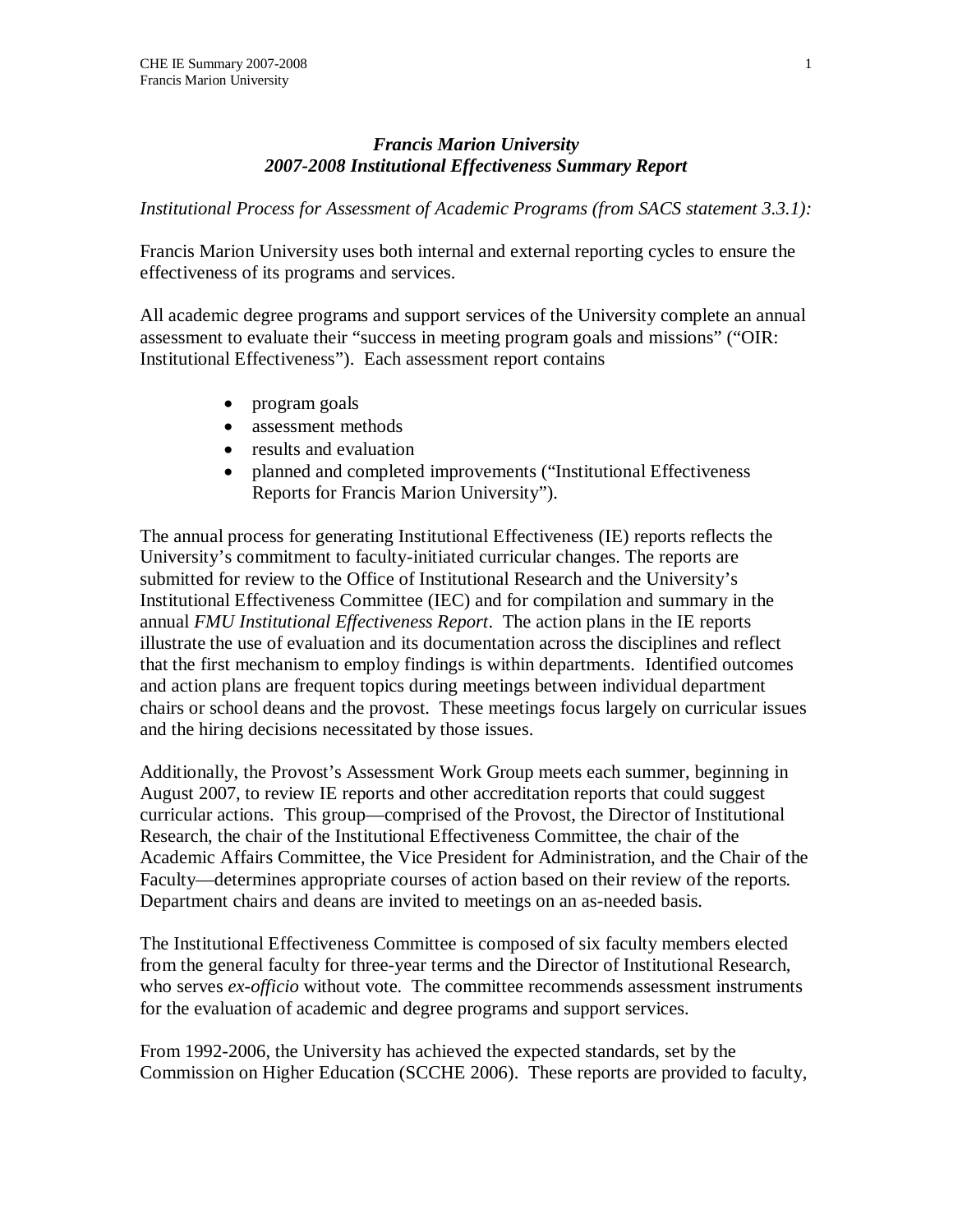senior leadership, and the general public via the SCCHE website (Four-Year Colleges and Universities—Performance Ratings).

*Institutional Effectiveness Reports* for all academic schools and departments are available for review at http://www.fmarion.edu/sacs/source\_documents. In each report the academic unit presents the goals, assessment techniques, results, and actions initiated during the year. The institutional effectiveness activities of the departments and schools range from minor adjustments to the total revision of a program.

### *Technologically Skilled Workforce*

The University has continued to provide administrative and financial support for the advancement of use of technology in all academic and student management services. Such support is designed to promote our students qualifications as a technologically skilled workforce. Continued improvement in classroom technology has continued under the guidance of the Informational Technology Committee. All academic departments now have access to two or more classrooms that are fully interactive including installation of SmartBoards and wireless access. The BlackBoard system was updated to the latest version to improve use of online support of student learning. The University's network has been completely renovated to improve speed and reliability of Internet connections and the computer facilities in the library were upgraded with use of a private grant. The University will provide students full interactive support through adoption of the Google University system which will provide common email protocols and addresses, Google Docs and Spreadsheets which will facilitate cooperative work on papers and projects, Calendars, and personal homepages. The University's mission goal of insuring computer competency of graduates of the University continues with new faculty to assist in the success of the required cornerstone course in computer science. This course insures students are competent in their ability to use standard technological systems such as the basic components of an office suite such as Microsoft Office and professional capabilities in use of general and academic search systems through their academic courses and with the established laboratory systems in their departments, the library and the student computer center. The Information Technology Committee continued to fund training workshops for faculty in use of new technology. As a result of one series of workshops several departments have begun to use interactive methods, e.g. iClicker, in their courses. Finally, individual departments continue to use their own budgets to update and elaborate their own laboratories and support sites.

### *Institutional Effectiveness Reports*

The format for departmental effectiveness reports had departments include their measurements, identified issues and sections dealing with actions taken the previous year and actions planned for the next year. However, in many cases the actions needed to deal with an issue of concern or change in plans requires multiple years for completion. In some cases the planned actions might not be corrective and a new action was identified. To deal with this deficit in our reports a new format was developed. The basic format remains the same: mission statement/goals; data from assessment, etc. The "changes in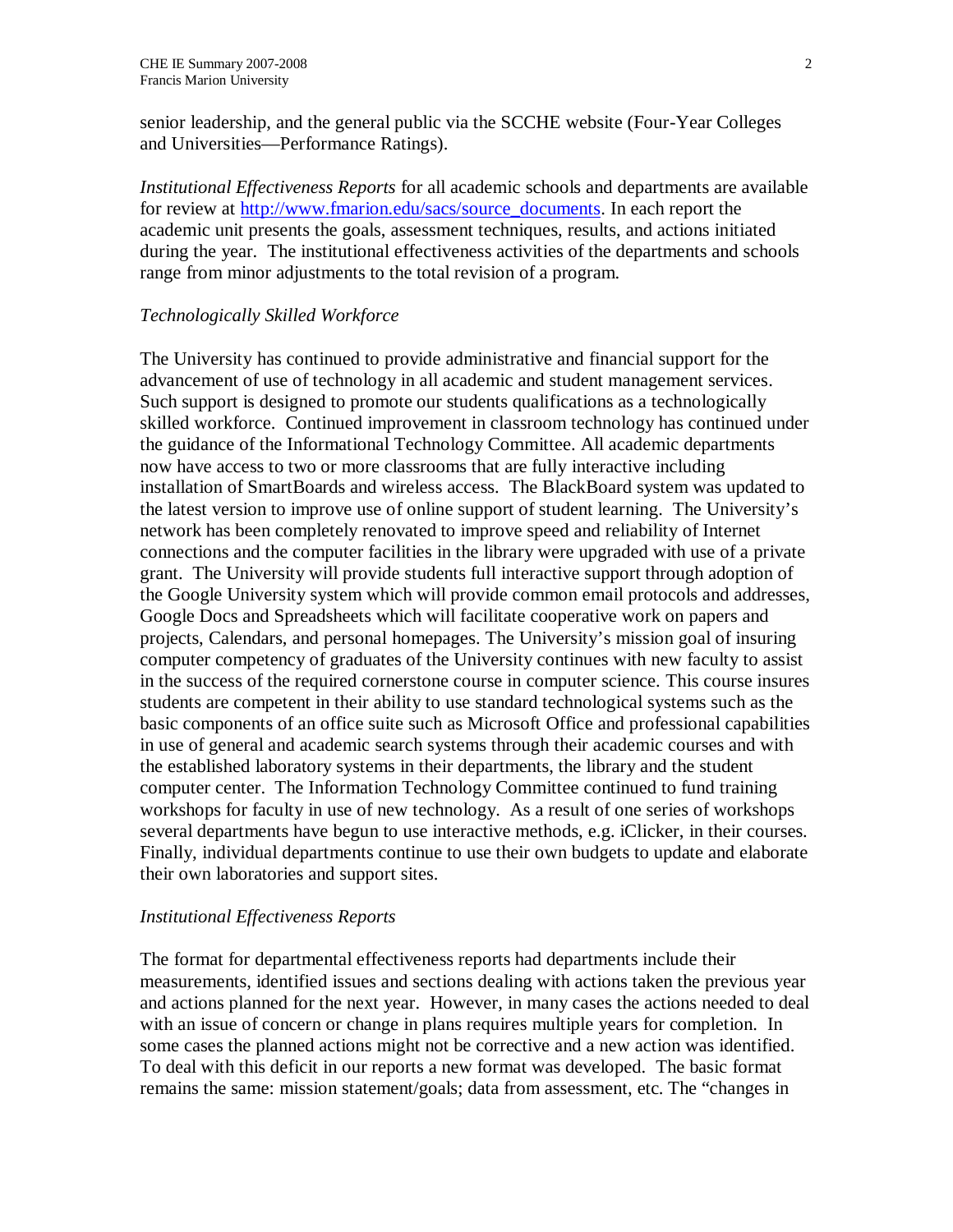place" and "planned changes" sections were removed. The Institutional Effectiveness Committee approved a new format for departmental institutional effectiveness reports that allows for the long term actions taken to address issues of concern in Fall, 2007. In this format a table noting "issues of concern" in one column and "actions taken" in another column. This keeps issues and actions tied together and be updated on a yearly basis and new issues added as needed. After an issue has been dealt with that line is removed. Departments had the choice of remaining with the old format for this year (shift next y ear) or adopt the new format for this year. As a result the summary actions taken by departments to improve their programs are found in either the old format or new format. A few departments mixed the two formats this year.

Complete IE Reports for 2007-2008 as found at: http://www.fmarion.edu/about/IEReports

Complete IE Reports for 2004-2005, 2005-2006 and 2006-2008 can be found under IE Reports at: http://www.fmarion.edu/sacs/source\_documents

| <b>Issues of Concern 2005-2008</b>                                                                                           | <b>Actions Taken</b>                                                                                                                                                                                                                                                                                                                       |
|------------------------------------------------------------------------------------------------------------------------------|--------------------------------------------------------------------------------------------------------------------------------------------------------------------------------------------------------------------------------------------------------------------------------------------------------------------------------------------|
| Provide adequate office space for<br>new full-time and current part-<br>time faculty                                         | Converted the student lounge back to a faculty office area. However,<br>this is not an adequate solution or compromise. Better solution<br>needed.                                                                                                                                                                                         |
| Provide more teaching laboratory<br>space to accommodate the rise in<br>student enrollment (mostly pre-<br>nursing students) | Converted MSB-221 into a Biol 105 teaching laboratory                                                                                                                                                                                                                                                                                      |
| Provide more space for laboratory<br>research use                                                                            | Converted excess space in MSB-222 (freshmen biology teaching lab)<br>into a wet lab for research use<br>LSF 209 was converted into a multiple-use cell physiology-<br>pharmacology teaching and research laboratory.<br>Upper level shelves were installed on each lab bench to improve work<br>flow and increase shelf space in LSF 208B. |
| Hire new faculty to replace<br>retiring faculty                                                                              | Hired a new faculty member who began teaching in Fall 2007                                                                                                                                                                                                                                                                                 |

## *Biology*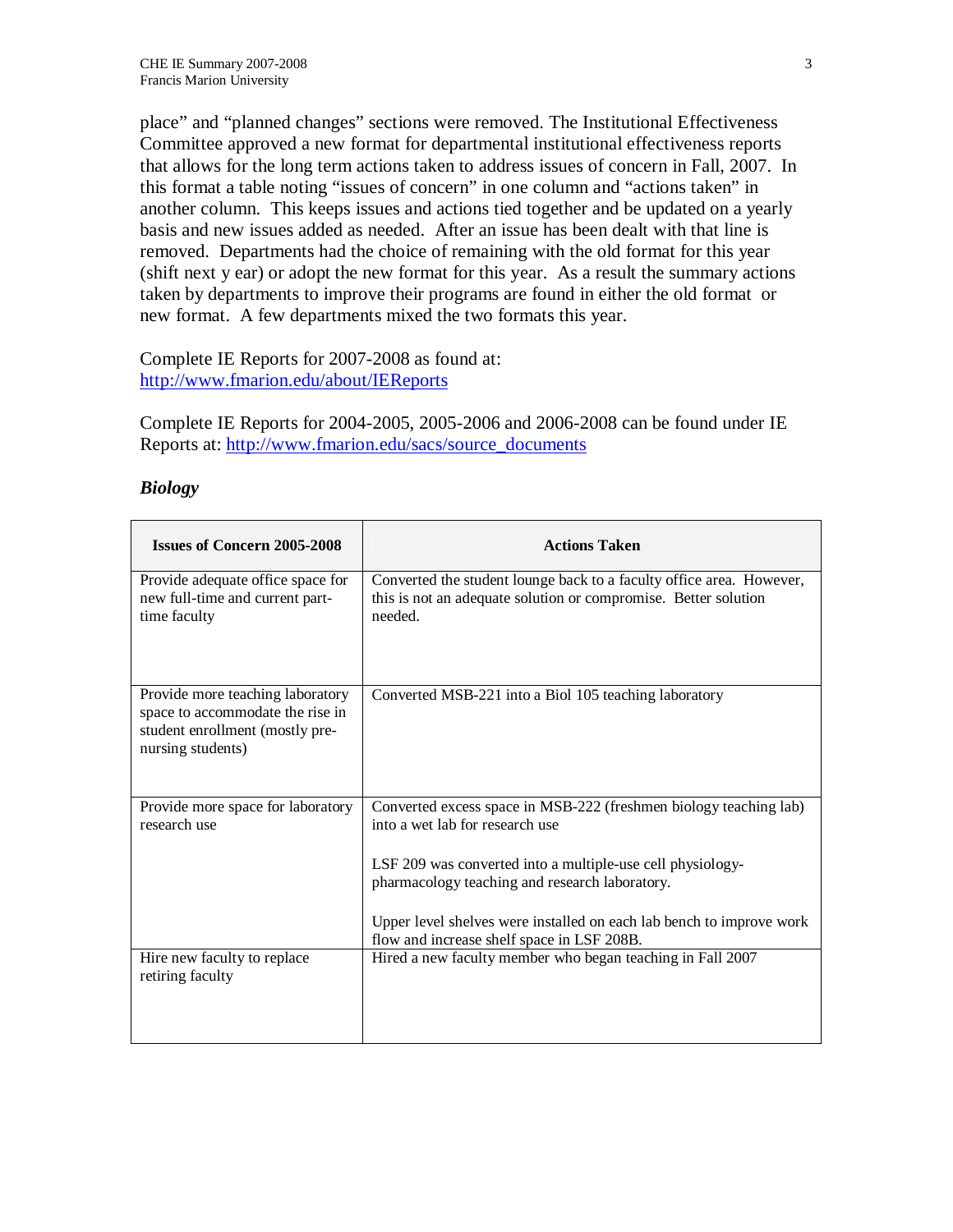| Develop an assessment protocol<br>to evaluate how well our<br>freshmen courses meet general<br>education goals regarding<br>knowledge and application of<br>science. | Protocol was developed and implemented over 4 semesters                                                                                                                                                                                                                                                                                                                                                                                                                                                                                             |
|----------------------------------------------------------------------------------------------------------------------------------------------------------------------|-----------------------------------------------------------------------------------------------------------------------------------------------------------------------------------------------------------------------------------------------------------------------------------------------------------------------------------------------------------------------------------------------------------------------------------------------------------------------------------------------------------------------------------------------------|
| Devise a solution to improve the<br>management of our greenhouse<br>facilities                                                                                       | A student worker was hired to help us manage the greenhouse.                                                                                                                                                                                                                                                                                                                                                                                                                                                                                        |
| Adequacy of Biol 105 and 106 as<br>pre-requisite courses to prepare<br>students for upper level courses                                                              | Subcommittee was formed to study this issue.                                                                                                                                                                                                                                                                                                                                                                                                                                                                                                        |
| Complete the feasibility study for<br>a masters degree program                                                                                                       | Subcommittee was formed and a feasibility study for master's degree<br>program in the biological sciences was in progress during 2006-2007.<br>Meeting took place with various representatives from Clemson<br>University to discussion the level of faculty and student interest/need<br>in establishing such a program here. Possible collaborative<br>undertakings between Clemson and Francis Marion were discussed.<br>A committee was appointed within our department to further study the<br>matter in light of Wyndham environmental center |
| Enhance field biology teaching                                                                                                                                       | Wyndham Environmental Center will be developed on a 48 acre site<br>in Lamar, which was donation by the Greer family to FMU. The<br>property and center will be developed as a facility to be used mostly<br>for the purpose of field biology-related teaching.                                                                                                                                                                                                                                                                                     |
| External assessment test (ETS<br>Major Field Test) results are too<br>low.                                                                                           | A committee will be appointed to study this problem.                                                                                                                                                                                                                                                                                                                                                                                                                                                                                                |

# *Business*

| <b>Issues of Major Concern</b><br>2004-2008 | <b>Actions Taken</b>                                                                                                                                                                                                                                                            |
|---------------------------------------------|---------------------------------------------------------------------------------------------------------------------------------------------------------------------------------------------------------------------------------------------------------------------------------|
| Maintain qualified faculty in<br>Business.  | Dr. Hari Rajagopalan, Dr. Hubert Setzler, Beth Vegara were<br>hired in 2006, 2007, and 2008, respectively. These hires<br>replace two positions and add one new position in management<br>with a particular expertise in production and operations<br>management and logistics. |
|                                             | In 2008, Dr. Johnathan Munn (new PhD in Economics), was<br>$\bullet$<br>hired to fill the position vacated by Dr. Bezmen.                                                                                                                                                       |
|                                             | The position of Assistant to the Dean for Accreditation Support<br>$\bullet$<br>was created in 2008 and the individual hired is expected to<br>have teaching responsibilities and academic credentials<br>appropriate to teach in the area of Management.                       |
|                                             | A search is currently underway (2008) for the newly created<br>$\bullet$<br>position of Director for the Center of Entrepreneurship with<br>undergraduate and graduate teaching responsibilities in the area                                                                    |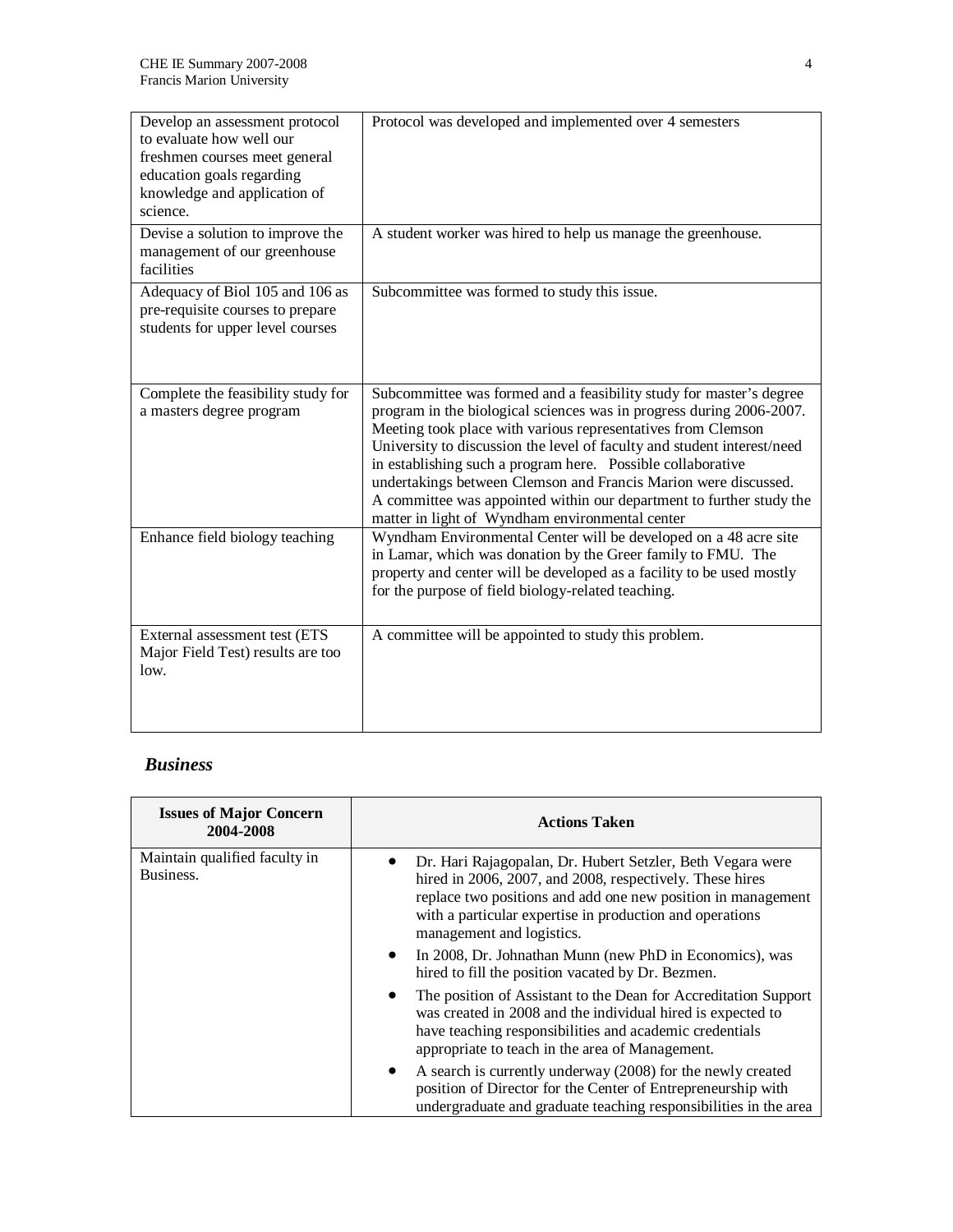|                                                                                                              | of entrepreneurship.                                                                                                                                                                                                                                                                                                                                                                                                                                                                                                                                                                                                                                                                                                                                                                                                                                                                                                                                                                                                                                                                                                                                                                                                                                                                                                |
|--------------------------------------------------------------------------------------------------------------|---------------------------------------------------------------------------------------------------------------------------------------------------------------------------------------------------------------------------------------------------------------------------------------------------------------------------------------------------------------------------------------------------------------------------------------------------------------------------------------------------------------------------------------------------------------------------------------------------------------------------------------------------------------------------------------------------------------------------------------------------------------------------------------------------------------------------------------------------------------------------------------------------------------------------------------------------------------------------------------------------------------------------------------------------------------------------------------------------------------------------------------------------------------------------------------------------------------------------------------------------------------------------------------------------------------------|
|                                                                                                              | The School of Business plans to hire a PhD in International<br>Marketing for the 2009-2010 year. This will bring this high<br>demand area to three terminally qualified faculty members.                                                                                                                                                                                                                                                                                                                                                                                                                                                                                                                                                                                                                                                                                                                                                                                                                                                                                                                                                                                                                                                                                                                            |
| Obtain funding for School of<br>Business initiatives.                                                        | The Kelley Small Business Institute was established in 2005<br>$\bullet$<br>with recurring legislative funding of \$400,000 annually and a<br>mission of serving the Pee Dee Region's small and minority<br>owned businesses through business assistance and education.<br>The Institute participates annually in the NFTE Teacher<br>Training, NFTE Biz Camps, and provides business planning<br>and technical assistance to area businesses. In addition, over<br>115 businesses have received assistance with developing<br>business plans, and over 50 students have worked in<br>internships.<br>The Suwannee Kruikit International education fund was<br>$\bullet$<br>established prior to 2004 but has provided over 15 scholarships<br>for international students to study business at FMU during<br>2004-2008.<br>In 2008, the Coker-Harrington Student Recruitment<br>$\bullet$<br>Scholarship fund was established for the purpose of providing<br>assistance for the recruitment and retention of out-of-state<br>students with demonstrated academic achievement.<br>The Nellie Cooke Sparrow Chair in Business was awarded in<br>٠<br>2005.<br>The John L. Kassab Chair in Business was awarded in 2006.<br>٠<br>In 2008 the Henry Booker Sparrow Chair in Economics was<br>$\bullet$<br>established. |
| Monitor changes in enrollment,<br>majors, credit hours and<br>graduates.                                     | Following the 2001-2002 collapse of the dot com bubble, the<br>$\bullet$<br>number of majors in CS and MIS continues to decline.<br>However the number of individual majors appears to have<br>stabilized and many of these majors have moved into<br>Accounting and Finance. Current action: continue to monitor<br>and offer alternatives for tech-savvy students. (See addendum<br>for a summary of the numbers of majors, credit hours, and<br>graduates)                                                                                                                                                                                                                                                                                                                                                                                                                                                                                                                                                                                                                                                                                                                                                                                                                                                       |
| Increase the opportunity for<br>Business students to have work<br>experience during their college<br>career. | Development of internship program. Fifty-five students in<br>$\bullet$<br>management have participated in internships since 2005 and<br>the marketing internship program now incorporates 5-8<br>internships per term.<br>Maintain current number and improve quality of internships in<br>$\bullet$<br>Management and Marketing.<br>Internships in accounting finance and MIS are under<br>٠<br>development.<br>Accounting students continue to provide supervised free tax<br>٠<br>return services to Greater Florence community though the<br>VITA program. Ms. Betty David and Dr. Brad Johnson head<br>up the VITA program.<br>Though the Kelly Small Business Institute, 117 business school<br>$\bullet$<br>students have developed business plans for local area<br>businesses since 2005.<br>Development of "Connections to Success" event to bring<br>٠                                                                                                                                                                                                                                                                                                                                                                                                                                                   |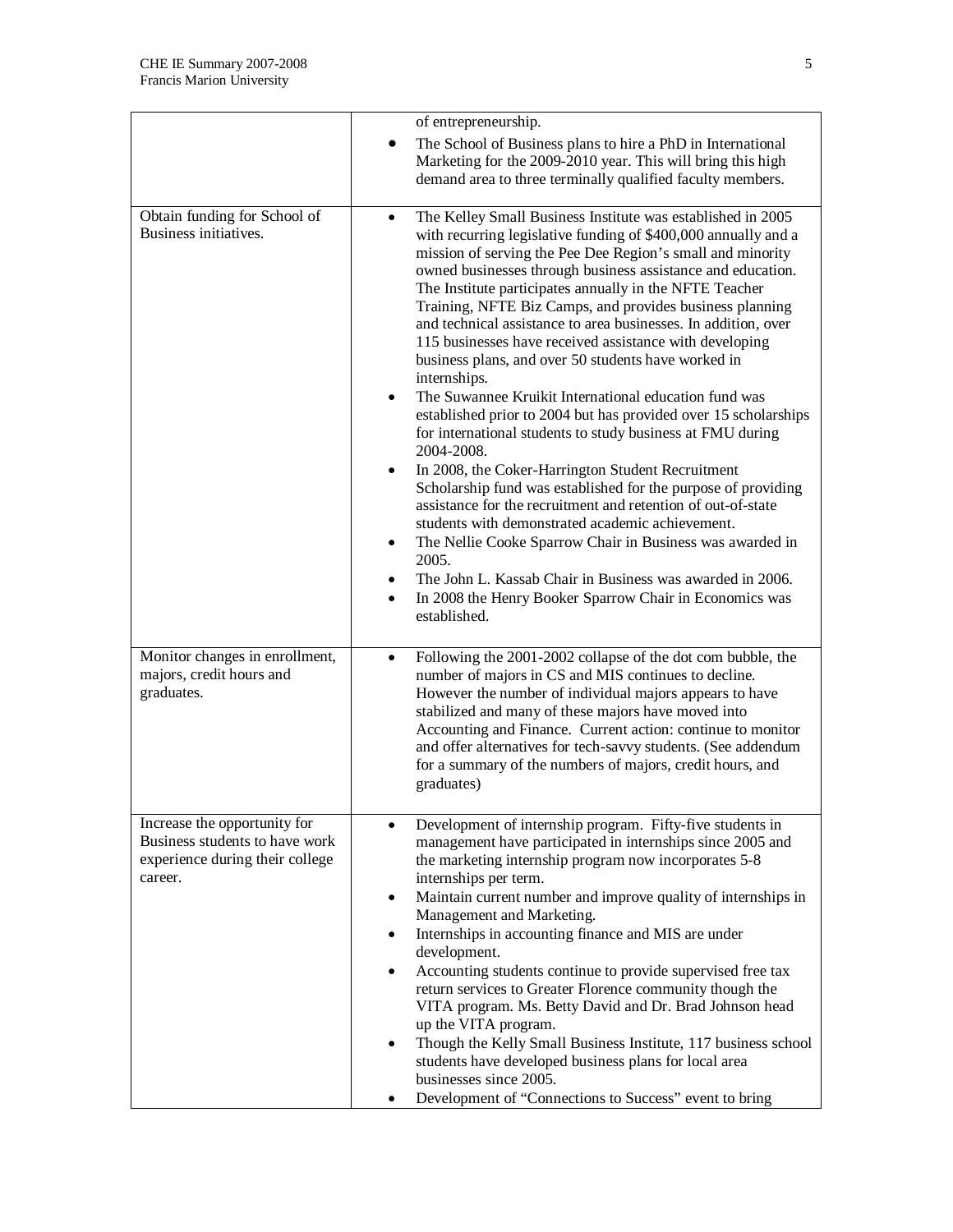|                                                                                                                                      | together FMU students with local business community.                                                                                                                                                                                                                                                                                                                                                                                                                                                                                                                                                                                                                                                                                                                                         |
|--------------------------------------------------------------------------------------------------------------------------------------|----------------------------------------------------------------------------------------------------------------------------------------------------------------------------------------------------------------------------------------------------------------------------------------------------------------------------------------------------------------------------------------------------------------------------------------------------------------------------------------------------------------------------------------------------------------------------------------------------------------------------------------------------------------------------------------------------------------------------------------------------------------------------------------------|
| Increase the opportunity for<br>Business students to have<br>international educational<br>experience during their college<br>career. | Development of formal participation in the International<br>Exchange program; over 50 students have taken advantage of<br>the program for foreign travel and study.<br>Students have studied in Germany, Mexico, and Australia.<br>International faculty: Dr. Hari Rajagopalan (Operations<br>Management) and Dr. Hrishikesh Goradia (Computer Science)<br>from India were hired to increase international experiences of<br>students at FMU. In addition, faculty presented papers and<br>visited exchange programs in Europe and Asia to increase<br>awareness of travel abroad opportunities and bring those<br>experiences back to FMU students.<br>Beginning in 2008, the University has provided scholarships<br>for students studying abroad to defray some of the cost of<br>travel. |
| Maintain an up to date<br>curriculum that prepares<br>students for careers in Business.                                              | 2007-2008, business core quantitative methods sequence<br>$\bullet$<br>reorganized to be more consistent with other business schools<br>and the production operations management content was<br>increased in the management curriculum.<br>In 2007-2008, Management Information Systems (MIS)<br>curriculum revised to increase the quantitative content of<br>course offerings and increase the subject-content ties and<br>cross-discipline offerings with Management. This is consistent<br>with current trends in business programs and is expected to<br>improve student understanding of real-world business<br>problems.                                                                                                                                                              |
| Maintenance and Improvement<br>of performance on area exams                                                                          | Fall 2005, began administering MBA Major Field Exam. FMU<br>$\bullet$<br>students perform better than the national average in all five<br>categories tested. Continue and monitor.<br>The 2006-2007 changes in the undergraduate ETS exam and<br>for the second year, the relative performance of FMU students<br>compared to national averages is a concern that will be studied<br>in the coming year.                                                                                                                                                                                                                                                                                                                                                                                     |
| Funding for Assessment<br>activities and Maintenance of<br>Accreditation (new in 2007).                                              | The Dean and Associate Dean attend the SBAA summer retreat<br>annually and the Dean attends the AASCB annual meeting to<br>remain up to date on changes in AACSB accreditation<br>requirements.<br>Dr. Kay Lawrimore-Belanger was named the Assurance of<br>Learning Coordinator for the School of Business in spring<br>2007 and since has attended; a two-day conference concerning<br>AACSB assessment in 2007, a one-day Assessment workshop<br>in Rock Hill, summer 2007, a one-day workshop at FMU for<br>QEP and a two-day AACSB Assessment seminar in November<br>2007.<br>The Associate Dean attended the AACSB seminar on<br>Maintenance of Accreditation in summer 2008.<br>The University has provided an additional \$2500 in recurring                                         |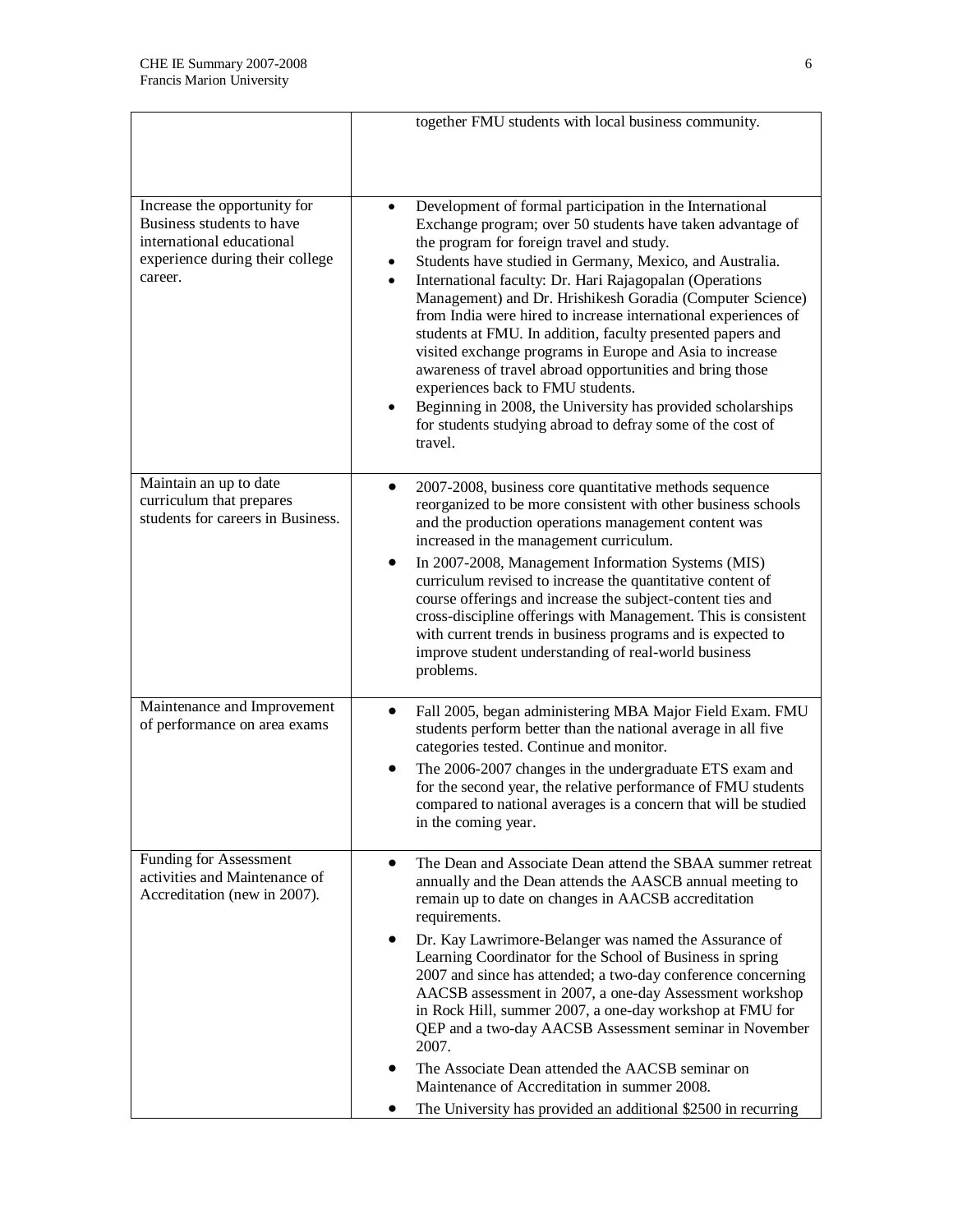|                                                                                                            | funds to support the School of Business's assessment activities.                                                                                                                                                                                                                                                                                                                                                       |
|------------------------------------------------------------------------------------------------------------|------------------------------------------------------------------------------------------------------------------------------------------------------------------------------------------------------------------------------------------------------------------------------------------------------------------------------------------------------------------------------------------------------------------------|
|                                                                                                            | The position of Assistant to the Dean for Accreditation Support<br>was created for 2008-2009.                                                                                                                                                                                                                                                                                                                          |
| Move Computer Science<br>department to the College of<br>Liberal Arts and create<br>independent Department | Fall 2007, CS faculty and the School of Business Faculty voted<br>for Computer Science to become an independent department in<br>the College of Liberal Arts starting in Fall 2008. Both votes<br>were unanimous. Due to budget restraints, both the hiring of a<br>Chair and the move has been delayed. It is expected the move<br>will take place for 2009-2010 along with the appointment of a<br>Department Chair. |
| Increase PhD faculty teaching<br>Computer Science courses to<br>greater than 25%                           | In 2008-2009 the Computer Science made two critical hires,<br>Ken Araujo and Hrishikesh Goradia, both PhDs in Computer<br>Science. The hires in CS are the only PhDs in Computer<br>Science department and will teach more than 25% of the upper<br>division computer science curriculum for the 2008-2009 year.<br>A department chair, also expected to hold the PhD in CS is<br>expected to be hired for 2009-2010.  |
| Provide students with more<br>experience in problem solving                                                | In 2007-2008 CS students participated in two Extreme<br>Programming Competitions.                                                                                                                                                                                                                                                                                                                                      |
| CS computer networking lab                                                                                 | Plan developed by CS faculty including cost and space<br>$\bullet$<br>requirements proposed to the Provost in 2008. Plan on hold<br>pending space.                                                                                                                                                                                                                                                                     |

# *Chemistry*

| <b>Issues of Concern</b><br>2007-2008                                                                                            | <b>Actions Taken</b>                                                                                                                                                                                                                                                                                                                                                                                                                                                                                                                                                                               |
|----------------------------------------------------------------------------------------------------------------------------------|----------------------------------------------------------------------------------------------------------------------------------------------------------------------------------------------------------------------------------------------------------------------------------------------------------------------------------------------------------------------------------------------------------------------------------------------------------------------------------------------------------------------------------------------------------------------------------------------------|
| New faculty need to be hired as a<br>result of changes in teaching<br>loads.                                                     | Although the advertising and recruiting process began for<br>hiring an additional instructor, budget constraints forced the<br>cancellation of this position.                                                                                                                                                                                                                                                                                                                                                                                                                                      |
| Trailer sections need to be.<br>offered for general and organic<br>classes.                                                      | The fall 2008 schedule was originally planned to include a<br>trailer section of CHEM 102. However, when our new<br>faculty position was cut, the schedule had to be modified and<br>the trailer section had to be dropped. Once the department<br>has sufficient faculty, trailer sections can be added.                                                                                                                                                                                                                                                                                          |
| A Tutoring Program needs to be<br>developed for assisting students<br>in the lower level chemistry<br>lectures and laboratories. | The Chemistry Tutoring Program was developed and<br>implemented for the 2007-2008 academic years, using funds<br>provided by the State of SC Fund for Women and Minorities<br>in Science and Mathematics. Tutors were heavily recruited<br>from the student affiliate group. Tutors provided assistance<br>with general, analytical and organic chemistry homework and<br>laboratories. Tutors also provided feedback on optimum<br>hours and ways to improve tutoring services. Eight tutors led<br>by a faculty member assisted approximately 175 students<br>from September 2007 to April 2008. |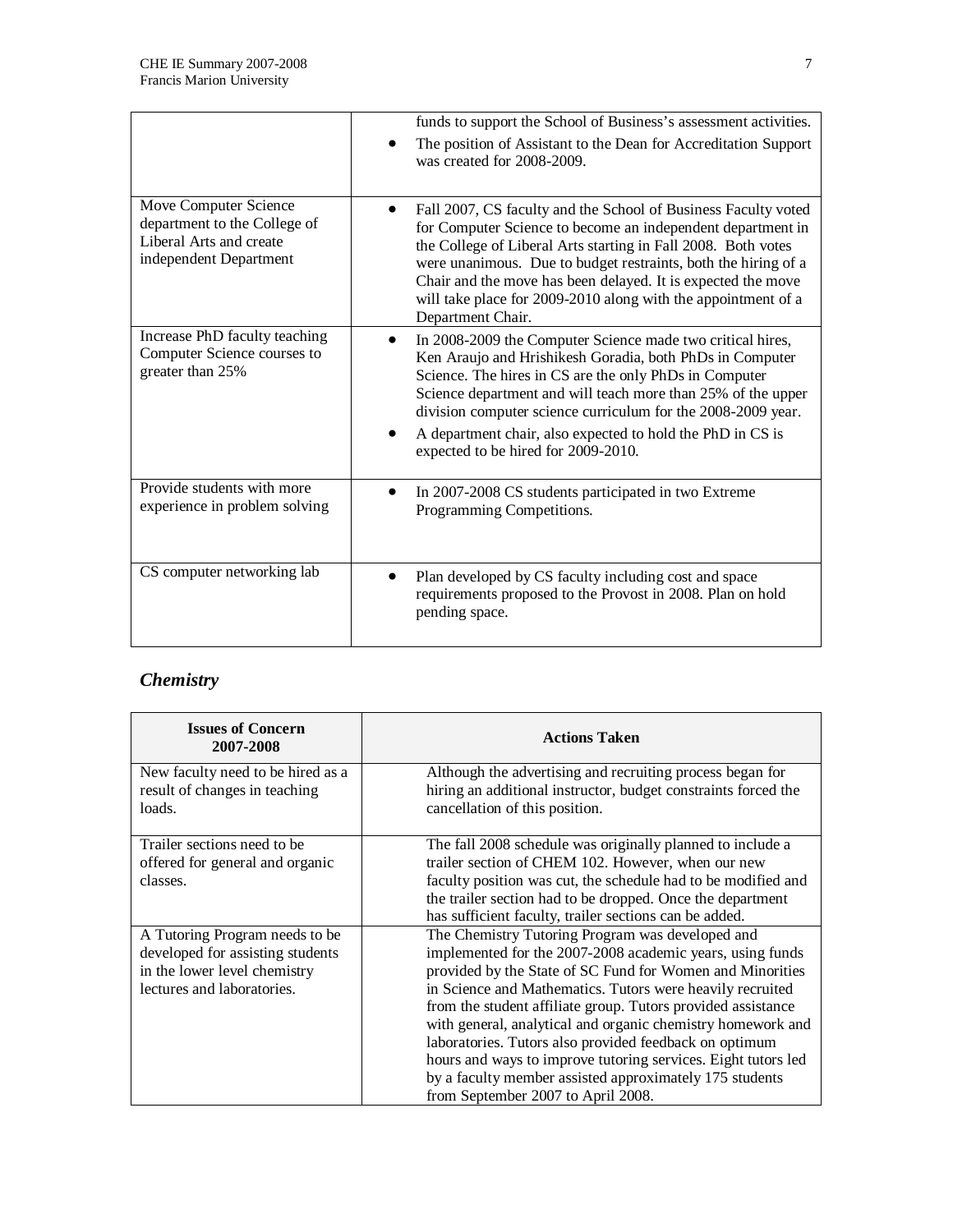| Special courses need to be<br>developed for nursing students                                                            | The Chair of the Department of Chemistry talked with the<br>Head of the Nursing Program regarding the need for new<br>courses or changes in the current general chemistry courses.                                                                                                                                                                                                                         |
|-------------------------------------------------------------------------------------------------------------------------|------------------------------------------------------------------------------------------------------------------------------------------------------------------------------------------------------------------------------------------------------------------------------------------------------------------------------------------------------------------------------------------------------------|
|                                                                                                                         | Based on this information, there appears to be no need at this<br>time to modify our general chemistry program as it seems to                                                                                                                                                                                                                                                                              |
|                                                                                                                         | fit the needs of the nursing majors.                                                                                                                                                                                                                                                                                                                                                                       |
| Increase membership and<br>participation in the Student<br>Affiliate Section of the American<br><b>Chemical Society</b> | Dr. Jennifer Kelley has assumed leadership of the Student<br>Affiliate chapter of the ACS. For 2007-2008, there were a<br>total of 22 chapter members (6 ACS student affiliates and 16<br>non-student affiliates).                                                                                                                                                                                         |
|                                                                                                                         | For Mole Day (October 23, 2007), the chapter created a<br>bulletin board to make chemistry students aware of Mole<br>Day, how chemists use Avogadro's number and some history<br>about Avogadro. The chapter also had a bake sale to promote<br>interest in our local chapter and to make students aware of<br>Mole Day. Cupcakes were iced with various formulas and<br>elements from the periodic table. |
|                                                                                                                         | On November 16, 2007 two faculty members and four<br>chapter members judged science posters at a local elementary<br>school. These posters were developed during National<br>Chemistry Week activities.                                                                                                                                                                                                    |
|                                                                                                                         | On March 27, 2008 two faculty and two chapter members<br>judged the junior chemistry division at the Sand Hills Region<br>IV Science Fair.                                                                                                                                                                                                                                                                 |
|                                                                                                                         | On April 22, 2008 (Earth Day), the chapter created an Earth<br>Day Bulletin board with information about green chemistry<br>and energy saving tips.                                                                                                                                                                                                                                                        |
| Increase the opportunity for                                                                                            | Four chemistry faculty and ten students attended the                                                                                                                                                                                                                                                                                                                                                       |
| chemistry students to participate<br>in undergraduate research                                                          | Southeast Regional Meeting of the American Chemical<br>Society (SERMACS) in Greenville, SC from October 24-<br>27th. Dr. Kris Varazo and his research student, Dana<br>Gulledge, presented a research poster in analytical                                                                                                                                                                                 |
|                                                                                                                         | chemistry and Dr. Allen Clabo presented a research poster in<br>computational chemistry as part of the formal meeting. Dr.<br>Leroy Peterson and Dr. Jennifer Kelley's research students,                                                                                                                                                                                                                  |
|                                                                                                                         | Katie Lewis, Sagar Madiwhala, Jonetha Fleming, and Aaron<br>Oxendine presented research posters in inorganic synthesis<br>and Dr. Clabo's research students Ashley Russell and Katie                                                                                                                                                                                                                       |
|                                                                                                                         | Rosa presented research posters in computational<br>chemistry as part of the undergraduate portion of the<br>meeting. The majority of the students' research was<br>accomplished during the summer and was funded by the                                                                                                                                                                                   |
|                                                                                                                         | National Science Foundation and the State of SC Fund for<br>Women and Minorities in Science and Mathematics. The<br>posters can be viewed on the third floor of the Leatherman<br>Science Facility.                                                                                                                                                                                                        |
|                                                                                                                         | Five FMU student affiliate members and one faculty<br>member attended the 2008 South Carolina Academy of<br>Science at Clemson University, March 20th, 2008. All<br>students gave oral presentations on their various research                                                                                                                                                                             |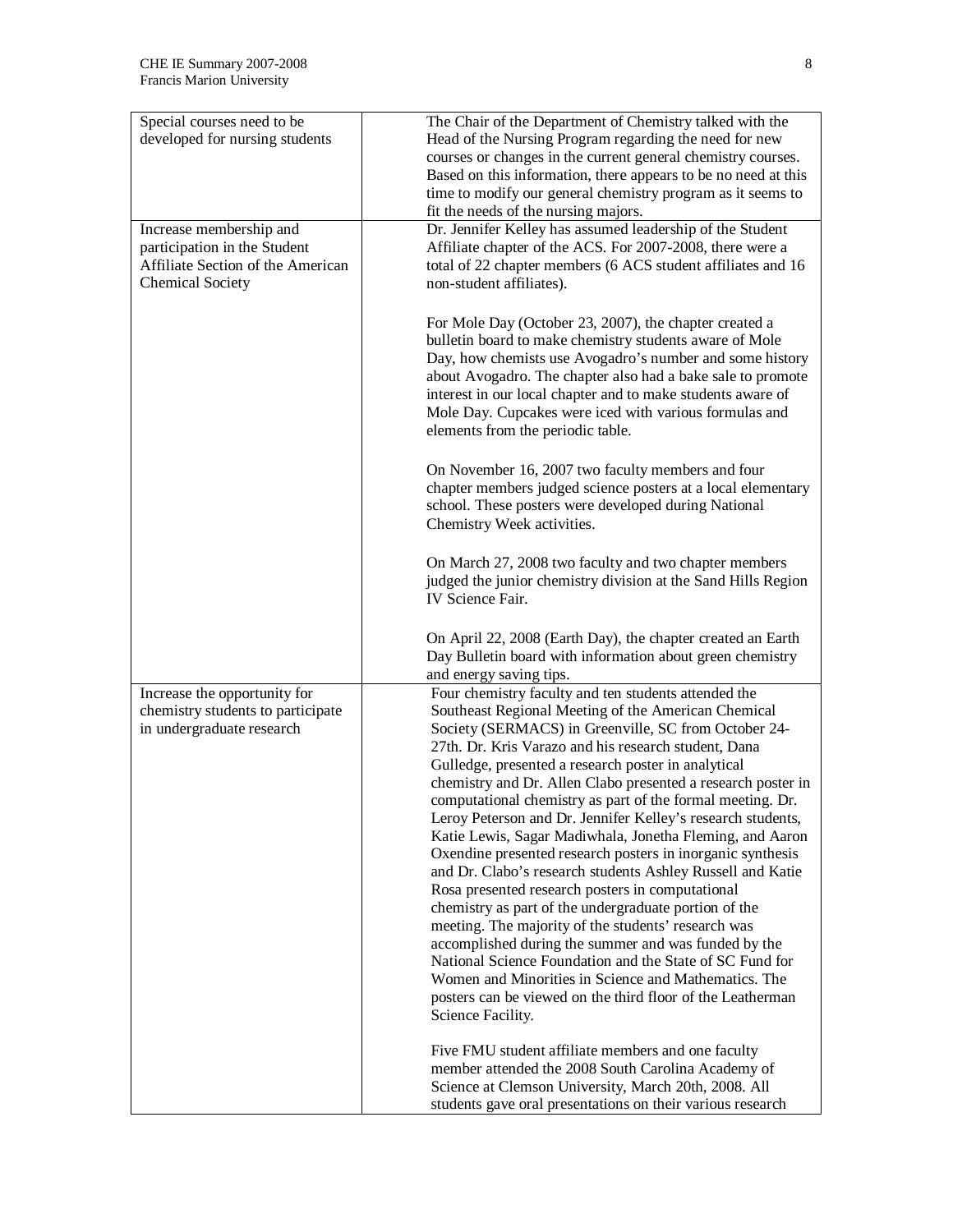|                                                                                                                | projects on inorganic synthesis and<br>characterization. Larnelle Peterson, student affiliate member,<br>won the outstanding male presenter for his presentation,<br>"Synthesis and crystal structures of some inorganic-organic<br>hybrids containing fluorosaccharinate".<br>Dr. Leroy Peterson has been awarded a National Science<br>Foundation research grant funded for collaborative<br>undergraduate research with the University of South<br>Carolina.<br>Dr. Kris Varazo was awarded an EPSCOR-IDEA grant for<br>the fall 2007 semester. |
|----------------------------------------------------------------------------------------------------------------|----------------------------------------------------------------------------------------------------------------------------------------------------------------------------------------------------------------------------------------------------------------------------------------------------------------------------------------------------------------------------------------------------------------------------------------------------------------------------------------------------------------------------------------------------|
| Secretarial help is needed on the<br>third floor.                                                              | Due to budget constraints, the Chemistry Department<br>continues to share a secretary with the Physics Department<br>(first floor). This is not an ideal situation and will continue to<br>be revisited as the budget improves.                                                                                                                                                                                                                                                                                                                    |
| Examine and apply traditional<br>and new teaching strategies,<br>incorporating new technologies.               | Faculty using MSB 304 incorporated the Smart Board into<br>lectures.<br>Several lab experiments were modified in the General and<br>Organic lab programs. Further modifications are needed for<br>both programs.<br>On January 29, 2008 ten students and five faculty members<br>participated in a tour of Roche Carolina Pharmaceuticals<br>which included a tour of the pilot plant.                                                                                                                                                             |
| Office and instructional<br>computers need to be upgraded.                                                     | A total of 37 computers were obtained for instructional use.<br>24 new Lenovo laptops were obtained using lottery money.<br>13 used Gateway desktop computers were received as a<br>donation from the Biology Department. No faculty computers<br>were updated this year.                                                                                                                                                                                                                                                                          |
| Publicity needs to be improved<br>via local media and the<br>University's Community<br><b>Relations Office</b> | Dr. Jennifer Kelley and members of the SAACS promoted<br>various departmental activities campus-wide and coordinated<br>press releases with the Community Relations Office.                                                                                                                                                                                                                                                                                                                                                                        |
| Increase the participation of<br>women and minorities in<br>chemistry                                          | Drs. Leroy Peterson, Allen Clabo, and Kris Varazo are<br>mentoring student research projects utilizing funds from the<br>Women and Minorities Grant.<br>Four chemistry faculty and ten students attended the<br>Southeast Regional Meeting of the American Chemical<br>Society (SERMACS) in Greenville, SC from October 24-<br>27th. Nine of the ten students were women and/or<br>minorities.                                                                                                                                                     |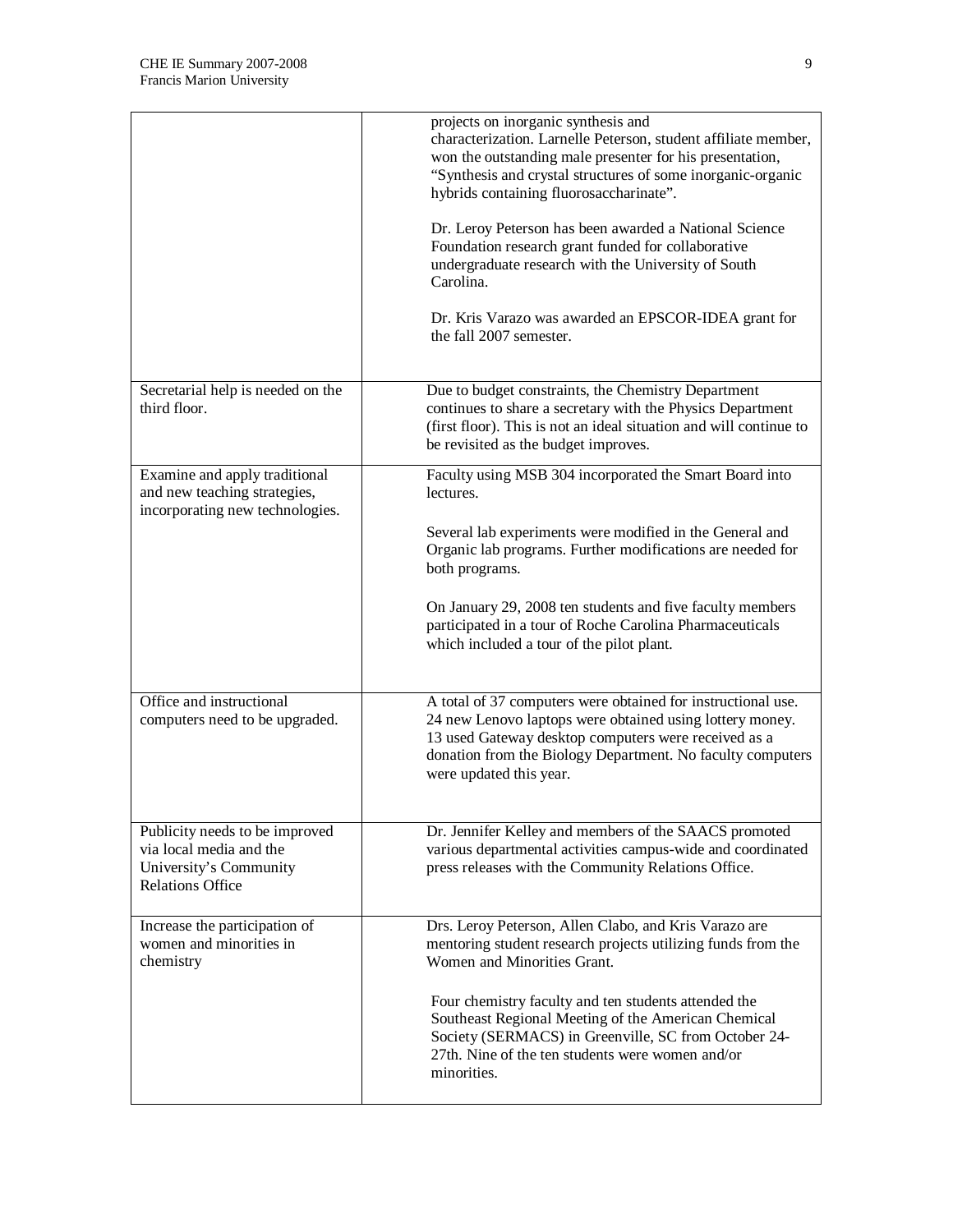|                                                                             | On March 20, 2008 Toby Nelson, an FMU alum and Post<br>Doctoral Fellow at Carnegie Mellon University gave a<br>presentation on his current research and graduate research<br>projects in polymer science. He also provided insights on<br>what is like to be a graduate student, working in a research<br>facility and the importance of a strong undergraduate<br>chemistry background. His presentation was particularly<br>effective because he is an African-American originally from<br>the Pee Dee region. |
|-----------------------------------------------------------------------------|------------------------------------------------------------------------------------------------------------------------------------------------------------------------------------------------------------------------------------------------------------------------------------------------------------------------------------------------------------------------------------------------------------------------------------------------------------------------------------------------------------------|
|                                                                             | On April 25th, 2008 two faculty members and three student<br>affiliate members attended the local chapter meeting for the<br>Annual Awards at Claflin University in Orangeburg, SC.                                                                                                                                                                                                                                                                                                                              |
| Continue general education<br>assessment in CHEM 101 and<br><b>CHEM 150</b> | The general education assessment was administered in fall<br>2007 using the experiment on the conversion of a carbonate<br>to a chloride.                                                                                                                                                                                                                                                                                                                                                                        |

### *Education*

The School of Education has made general changes over the last year as well as many program specific changes.

Changes made to the School of Education as a whole include:

- Adoption of a more user friendly system that is more readily able to generate the data needed to assess and track teacher candidates.
- Implementation of the Education and Economic Development Act passed in 2005
- Continued review and adjustment of advisement procedures to be more efficient.
- Continued alignment and assessment of programs.
- Creation and implementation of a Middle School major

In the undergraduate Secondary program, a new Social Science major was created with members across other department on campus.

In the graduate programs, revisions were made to the Capstone courses. A new Qualitative Research course was created, while the Capstone sequence was collapsed from three to two courses.

#### Planned Changes

The School of Education has been in a constant state of change over the last few years in an effort to find a workable assessment system. Now that there is a sound system in place, changes over the next academic year will be minimal. In the next year the School of Education hopes to:

- Continue to refine the system for collecting and scoring student work for assessment purposes
- Continue to refine the alignment and assessment of programs
- Maximize involvement and opportunities offered by the Center of Excellence for Teaching Children of Poverty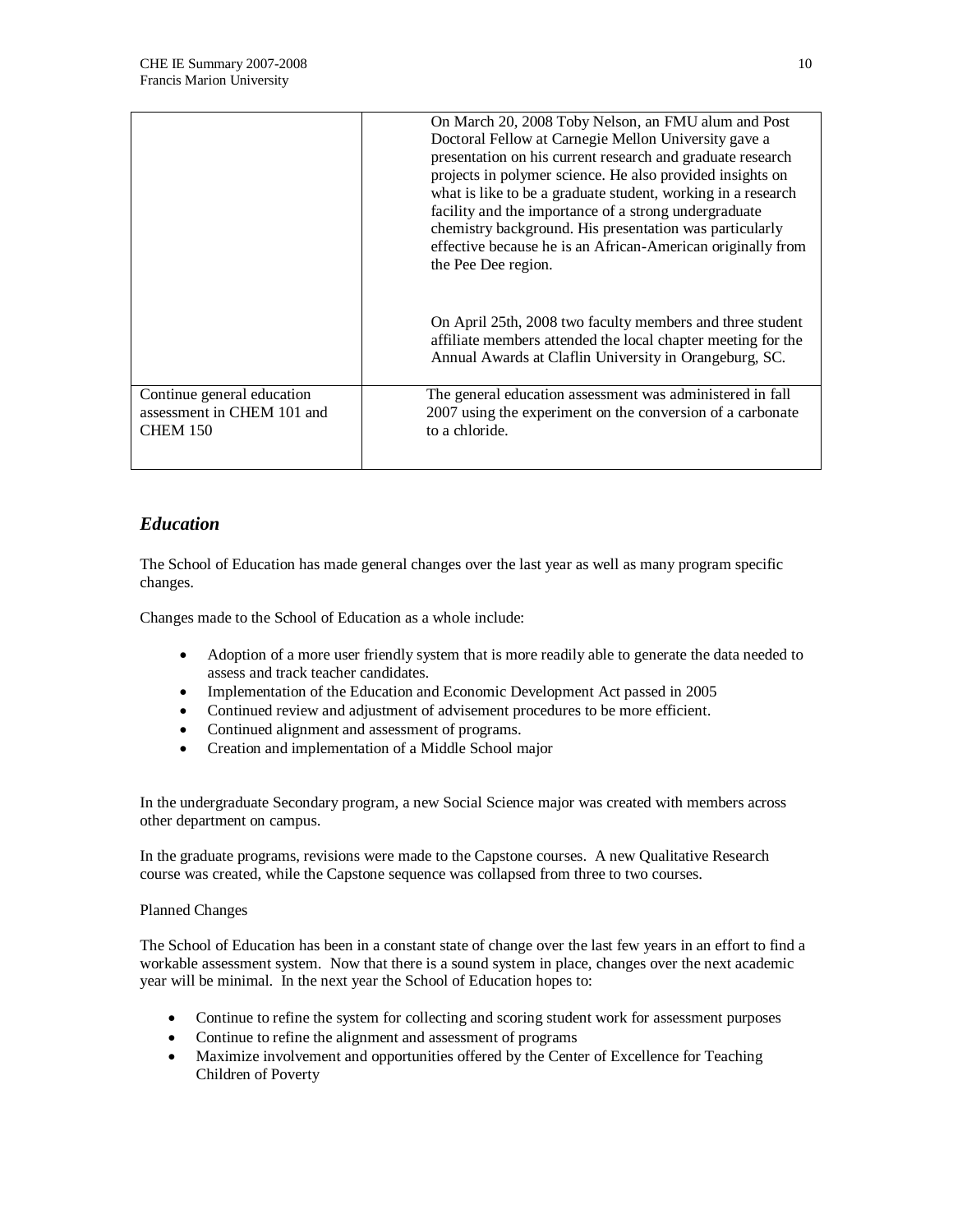- Revise the Mission and Vision Statement for the School of Education to more align with the new Conceptual Framework
- Review and Revise the Graduate Dispositions Rating
- Revise all manuals to reflect these changes.

## *English*

### *Improvements in Place*

Listed below are the actions taken to address the planned improvements from the 2006-2007 report.

- Hire qualified replacements for vacant and soon-to-be vacant positions. The department advertised for several tenure-eligible positions and was able to fill one. As in years past, the department had difficulty hiring rhetoric and composition specialists, but was able to hire the department's first choice for a children's literature position.
- Work with School of Education to determine future of secondary certification program. During the past academic year, the department worked closely with the School of Education to revise substantially the teacher certification program. The new program has been approved and is included in the2008-2009 Catalog. Initial reaction indicates that this program will help attract more qualified students.
- Continue to invest in technological upgrades. The department secured funding for one additional smart classroom. Because of operational budget restraints, the department was unable to complete additional technological upgrades.
- Investigate the feasibility of an exchange program with an Irish university. Dr. Rebecca Flannagan has identified the National University of Ireland, Maynooth, as a strong potential partner for an exchange agreement. This past spring, university officials traveled to Maynooth.

| <b>Issues of Concern</b>                           | <b>Actions Taken</b>                                 |
|----------------------------------------------------|------------------------------------------------------|
| Upper-division curriculum in need of revision.     | The Curriculum Committee began a detailed study      |
| During the fall semester, the Curriculum Committee | of the upper-division curriculum and will report its |
| identified potential weaknesses within the upper-  | findings and recommendations when complete.          |
| division curriculum.                               |                                                      |

### *Art Education*

### *PLANNED IMPROVEMENTS*

- In addition to a major revision of art education courses discussed above, the art education faculty are considering adding a practicum requirement to at least one of its courses. This will allow students to test the knowledge they have gained in their coursework in a classroom setting.
- The art education faculty believes that one of the biggest needs for the Francis Marion University art education program (and for the university's visual arts programs in general) is to bring in more visiting artists and art educators to the university. Both art education faculty and art education majors believes there is a need to bring in more practicing artists to art education classes. This is an area which we have identified as in need of improvement.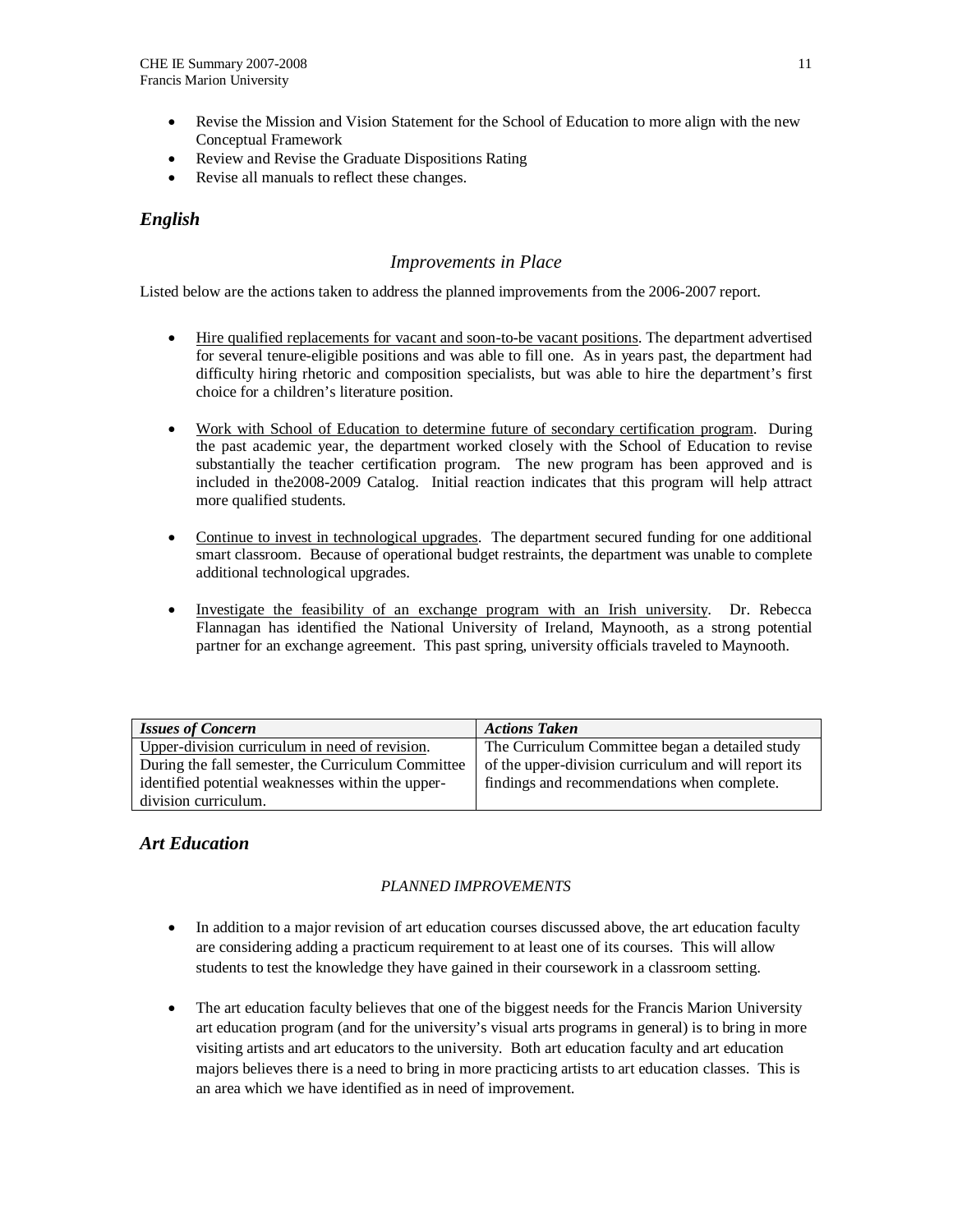- The art education faculty also want to upgrade the technology available to our students. We would like to upgrade the software on the computer in FA Room 212, the room used to teach ARTE 416, ARTE 501, and ART 101 classes. Programs such as PowerPoint especially need to be upgraded. We are also considering the possibility of integrating Live Text technology and podcasting into art education courses. Finally, adding more up-to-date computers and computer software in FA Room 202 remains a goal for the program.
- Finally, the art education program plan on working more closely with area schools. One faculty member received a grant to introduce safer printmaking technology in local schools. He plans to offer his services as a guest artist to selected area public schools in the 2008-2009 school year.

### *CHANGES IN PLACE*

- The faculty continues to add holdings to its educational resource center consisting of books, educational resources, and an archive of student work. Over the past year, approximately a dozen items were added to the center. The center has been developed to supplement course assignments and to help students meet certification requirements.
- The faculty continues to use the Florence Museum of Art, Science, and History as a major resource. Unfortunately, the planned internship of ARTE 416 students at the museum has not taken place at this time. The ARTE 416 students did assist the museum by making an educational-based project. The faculty is still seeking to make the internship a reality and they hope to integrate the internship in the near future.
- The faculty introduced an exit questionnaire and interview for graduating art education majors within the this year. These instruments have provided the faculty with valuable information from graduating seniors about the program. We plan to continue to use these in the future. As mentioned elsewhere in this report, the program was also able to re-start the National Art Education Association Student Chapter this year.
- Finally, plans are underway to advertise the university's fine arts programs by way of brouchures. The art education faculty believes this is an important need because of the decline in the number of art education majors in recent years. The decline is due to several factors. Among these include increases in student tuition and related expenses, more stringent academic requirements on the part of the art education program, the increase in required tests needed for teacher certification in the State of South Carolina, and the increase the numbers of individuals seeking alternative means of teacher certification. A number of teacher vacancies in our area have been filled by teachers who have pursued alternative means to teacher certification. Nationally, this trend is expected to grow in the coming years. Individuals who pursue alternative means of certification in art education in South Carolina must hold a valid university visual arts degree and still must pass the required Praxis II tests, but do not have to take a significant amount of the coursework nor the Praxis I tests which art education majors must pass.

### *Theatre*

**Issues of Concern Actions Taken**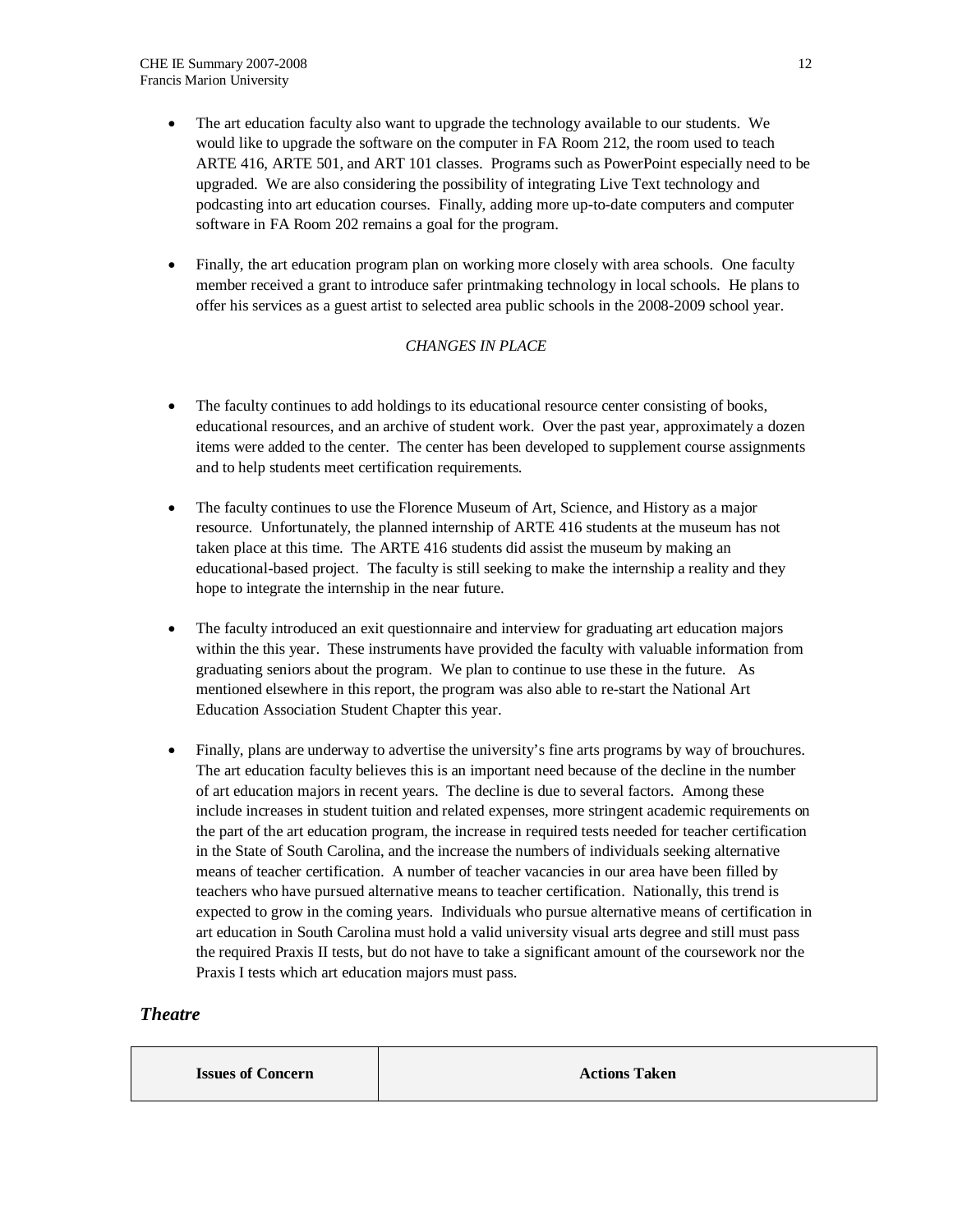| 2006-2010                          | The faculty had attempted to award scholarships earlier than the start of the   |
|------------------------------------|---------------------------------------------------------------------------------|
| The policy and cycle of awarding   | fall semester. At least half of available scholarships have been awarded        |
| scholarships. (A concern expressed | prior to the start of the fall semester in the last two years. The goal is to   |
| by NAST [National Association of   | have all scholarship money awarded prior to the start of the fall semester.     |
| Schools of Theatre] during 2006    | This year faculty will be visiting more high school events in an attempt to     |
| $visit.$ )                         | use scholarship money more effectively as a recruitment tool.                   |
| 2006-2011                          | Unfortunately, there is little the department can do about this situation       |
| The over-use of the HFAC Theatre   | currently. The delay of the construction of the new Performing Arts Center      |
| and the "lack of additional        | means instructional space will be at even more of a premium as we begin a       |
| instructional space". (A concern   | new Music Business major this fall. However, the plan is for the new            |
| expressed by NAST [National        | Performing Arts Center to be completed by Spring 2010, so hopefully the         |
| Association of Schools of Theatre] | 2010-2011 academic year will see an improvement in this area as the center      |
| during 2006 visit.)                | will contain classroom and rehearsal space for the Music program as well as     |
|                                    | new performance spaces for the Theatre program.                                 |
| 2006-2009                          | Continual efforts are being made to improve publicity via local media and       |
| Lack of publicity                  | the University's Community Relations Office. In the past year, though,          |
|                                    | publicity has improved dramatically in local newspapers. The plan in the        |
|                                    | next year is to create a brochure to be used for a departmental mailing.        |
| 2006-2009                          | Theatre arts faculty will continue to revise and further develop the current    |
| Alumni Data                        | theatre arts alumni survey to more accurately gather needed information that    |
|                                    | will facilitate strengthening of the program and assisting current students     |
|                                    | upon graduation. We hope to place the survey online in the next academic        |
|                                    | year so that alumni visiting our website will have easier access to the survey. |
|                                    |                                                                                 |
| 2007-ongoing                       | FMU will be hosted the Palmetto Dramatic Association (PDA) competition          |
| Recruitment and Scholarships       | in February 2007 and will do so again in February 2008. As a result of this     |
|                                    |                                                                                 |
|                                    | year's event, we actively recruited several students and hope to have several   |
|                                    | new majors in the fall as a result.                                             |
|                                    | University administration had been in the process of developing an annual       |
|                                    | event to be used primarily to raise scholarship money for music and theatre     |
|                                    |                                                                                 |
|                                    | students. The event was to have occurred in 2007 but did not happen. The        |
|                                    | hope is that the inaugural event may soon occur. Theatre faculty is currently   |
|                                    | in discussion about fundraising for theatre scholarships.                       |
|                                    |                                                                                 |
|                                    | Obviously, these issues will be ongoing.                                        |
|                                    |                                                                                 |
| 2006-2008                          | Thanks to financial incentive from the department, the faculty was finally      |
| Lack of real world experience      | able to convince students to attend the SouthEastern Theatre Conference in      |
|                                    | March 2008. The plan is to continue to offer incentives to students so that     |
|                                    | they begin to experience and understand the professional world as early as      |
|                                    | possible in their education.                                                    |
| 2005-2010                          |                                                                                 |
| Need for improvement in movement   | Once again, adjudicators pointed out a weakness in movement skills among        |
| skills among actors.               | upper-level acting students. In the past two years, the acting faculty has      |
|                                    | dedicated more time in lower division acting courses to develop the students'   |
|                                    | awareness of character physicalization and movement (Theatre 203: Acting I      |
|                                    | and Theatre 205: Acting II) and will continue to so. Faculty is also looking    |
|                                    | at the possibility of bringing in outside artists for specialty workshops.      |
|                                    |                                                                                 |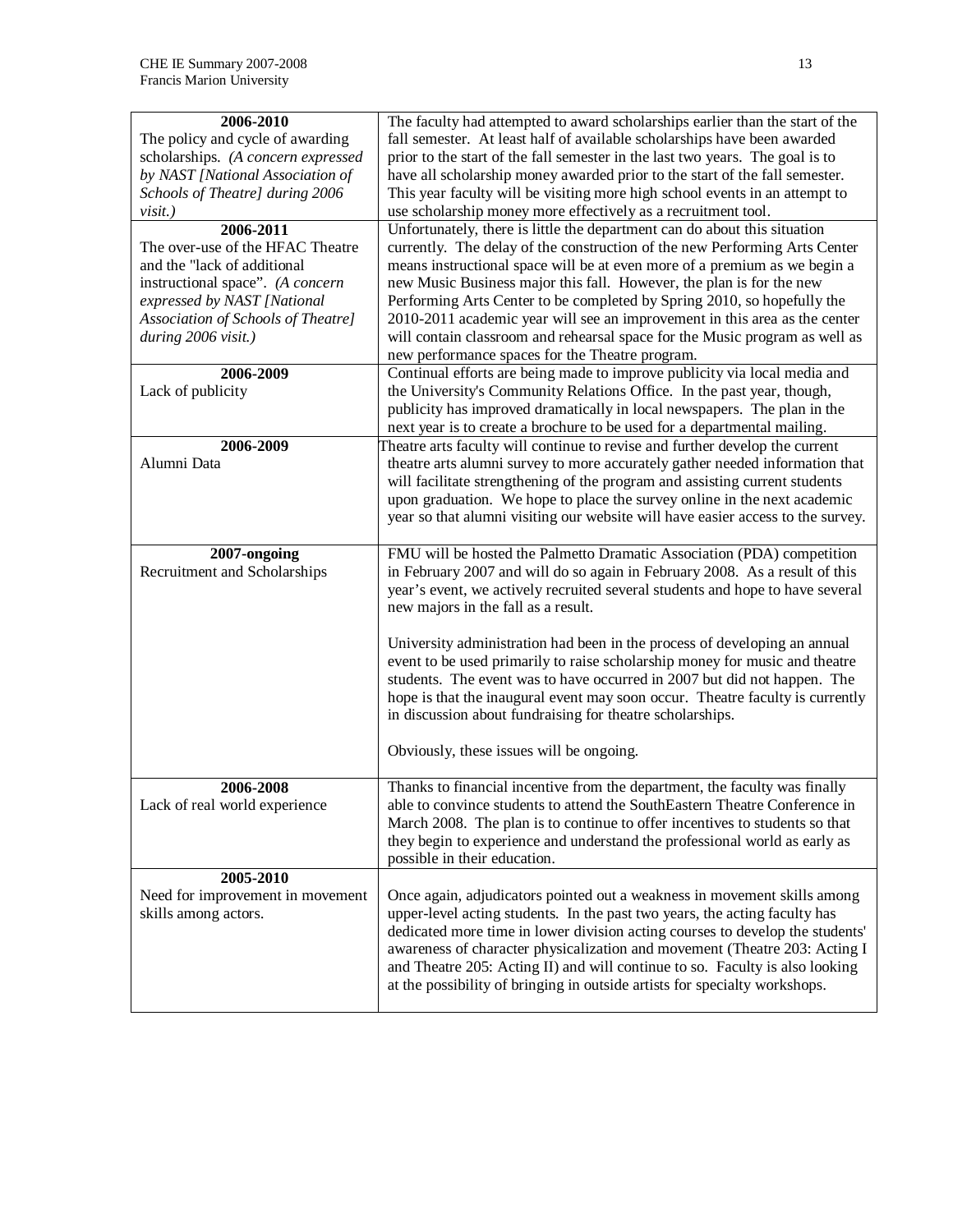# *History*

| <b>Issues of Concern 2007-2008</b>                                                                                                                                              | <b>Actions Taken</b>                                                                                                                                                                                                                                                                                                                                                         |
|---------------------------------------------------------------------------------------------------------------------------------------------------------------------------------|------------------------------------------------------------------------------------------------------------------------------------------------------------------------------------------------------------------------------------------------------------------------------------------------------------------------------------------------------------------------------|
| Hire a tenure track historian with<br>specialization in American South<br>who can also teach African<br>American and South Carolina and<br>with a subfield in Public History.   | During fall 2007, the Department advertised for a<br>qualified historian. The search ended successfully<br>with the hiring of a historian with the appropriate<br>qualifications.<br><b>Closure Spring 2008: New historian meets</b><br>expectations                                                                                                                         |
| Modify the course description for<br>Hist 203, "European History to<br>the French Revolution," to<br>include the ancient Greek and<br>Roman antecedents of European<br>History. | As originally described, Hist. 203 began with the<br>$\bullet$<br>High Middle Ages. The Department wrote and<br>submitted for approval a new description for Hist<br>203 that includes the ancient antecedents of<br>European History.<br>Closure Spring 2008: The faculty approved the<br>proposal, and the new course description will<br>appear in FMU Catalog 2008-2009. |
| American military history course<br>cross listed with the ROTC<br>Program.                                                                                                      | In coordination with the ROTC Program, the<br>$\bullet$<br>Department prepared the paperwork necessary for<br>approval of a course in American military history<br>cross listed with the ROTC Program (Hist 406/MSC<br>406). The proposal entered the faculty approval<br>process in late spring 2008.                                                                       |
| Behavioral Outcome: Only 4 of 6<br>papers were satisfactory                                                                                                                     | Watch to see if a trend is developing.                                                                                                                                                                                                                                                                                                                                       |

# *Library*

### *Improvements in Place*

During this fiscal year Rogers Library has initiated the following significant improvements in its program:

- *Implemented limited organization restructuring for FY 2007-2008, providing the opportunity to reinvent our staffing structure; three of our staff members were impacted directly by these changes—in Serials and Acquisitions. One Public Services Serials position was transferred to Technical Services, and within Technical Services two positions were changed to affect more efficient work flow, as recommended by department heads. These improvements in how we are structured show improved efficiency and effectiveness and produced the sought-after outcome of improving services and affording staff greater leadership and creativity opportunities;*
- *Implemented expansion of the Progress Energy Technology Center after receiving a \$50,000 grant for replacement of forty-eight 2002 or older computers and subsequent relocation of the lab to a more spacious area in the Library;*
- *Rearranged Index Area so as to create more efficient space utilization, compacting seldom used print indexes and adding more seating space for reference area use;*
- *Relocated 12 inch shelving from Bound Journals collection to Circulating Oversize section so as to meet need for increased space for art and other oversized volumes;*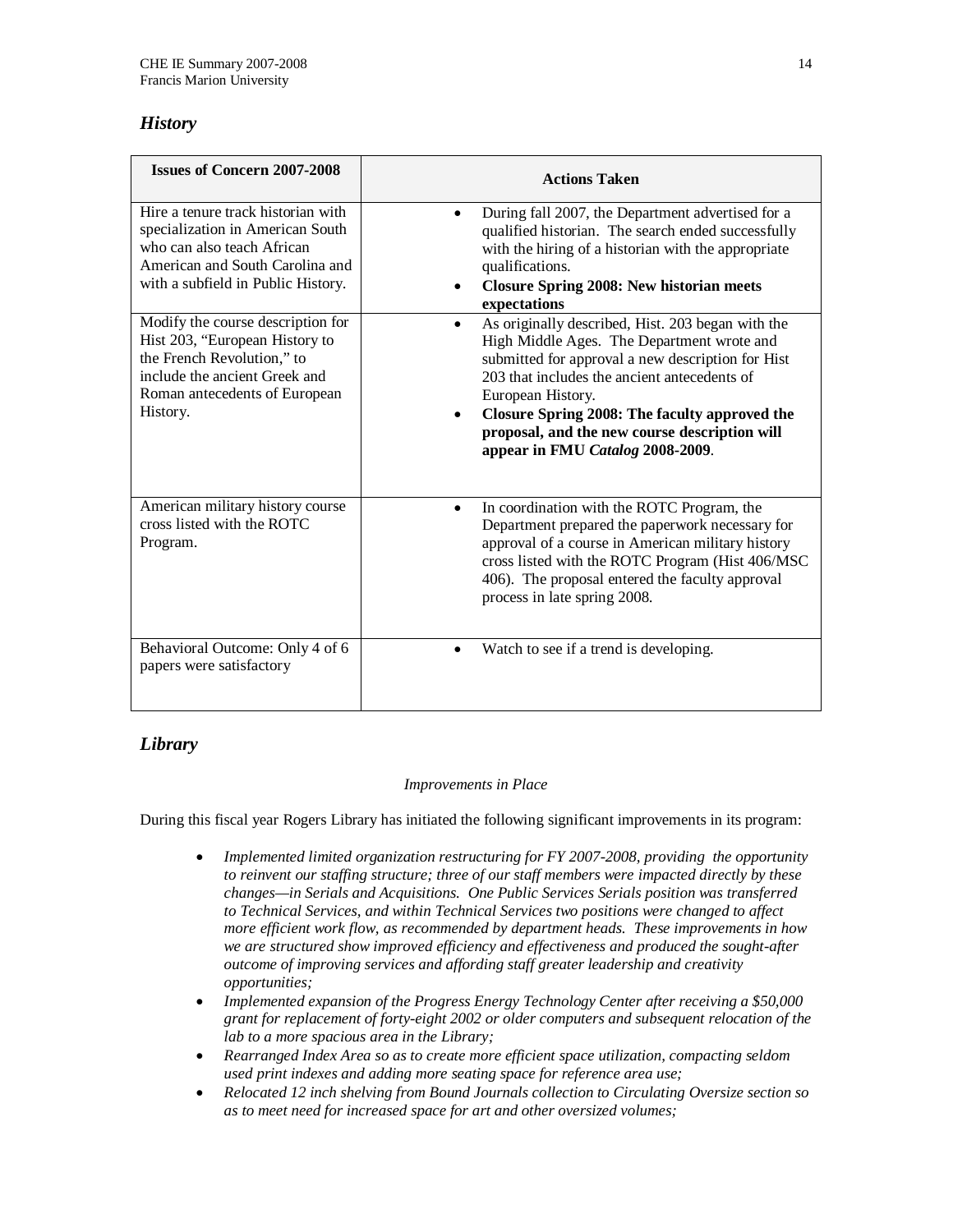*.* 

- *Installed new high speed cabling to all public computers, replacing 10 mb/s wire with 100 mb/s cabling;*
- *Installed upgraded cabinetry and switches in Computer Room to interface with fiber optics and new high speed cabling;*
- *Wrote successful IT grant proposal to fund "Creative Learning Lab" in Rogers Library;*
- *Wrote successful QEP grant proposal to fund three library internships during the summer of 2008;*
- *Continued implementation of a second-generation integrated library system as a member of ALPSC, the Academic Library Portal for South Carolina, an eight-member consortium whose sole function was to identify and acquire a second-generation integrated library system. During FY 2005-2006, such a system was implemented by the participants--USC, Clemson, South Carolina State, the Citadel, the College of Charleston, Florence-Darlington Technical College, Aiken Technical College, and FMU;*
- *Brought up* FMU node of "PASCAL Delivers" early in 2007, in conjunction with 59 other PASCAL partners to date, including 38 with full lending and borrowing functionality, of which FMU was one of the first participants; end-of-fiscal-year statistics will show that "PASCAL Delivers" has proved to be very popular with our users, averaging over 90 transactions per month;
- *Discovered that FMU holds almost 55,000 unique bibliographic records in the combined "PASCAL Delivers" database and its current thirty-seven academic libraries' holdings; thus we have almost 55,000 titles that no other PASCAL library owns (has loaded into the massive state database);*
- *Via PASCAL began implementation of systems integration of a group of six state private colleges whose library systems were not compatible with the ALPSC's system; the six are now migrate to a shared system from the same ALPSC's vendor (Innovative Interfaces, Inc, or "III");*
- *Noted continued increase of electronic access statistics during the fiscal year, from 143,000 in FY 2004-05 to more than 175,000 during this fiscal year;*
- *Continued to use consortia purchasing to avoid costs of electronic resources when purchased by individual libraries;*
- *Continued leadership role in PASCAL, the Partnership Among South Carolina Academic Libraries;*
- *Expanded access to electronic information thanks to "Collegiate DISCUS," the access provided by legislative funding of this project through PASCAL and the South Carolina Commission on Higher Education;;*
- *Worked to maintain state funding for "Collegiate DISCUS" and other PASCAL initiatives;*
- *Offered wireless access throughout library facility;*
- *Offered color printing to services provided for customers*
- *Planned and implemented 2008 statewide annual LIBRIS Conference for all academic library employees, thereby aiding professional growth and development opportunities for FMU library staff members;*
- *Discontinued a small number of periodical subscriptions as a result of departmental discipline-specific holdings evaluations and decisions;*
- *Continued revising library's web pages so as to simplify and expand access to myriad digital resources and traditional library services;*
- *Continued to emphasize library's public relations operations to better promote library services to its customers;*
- *Continued project to replace all overhead lighting with more effective and more energy efficient bulbs (some areas were dark, especially stack sections where fixtures were few and far between);*
- *Continued to provide computer competent student workers for the Progress Energy Lab so as to better meet needs of customers seeking assistance;*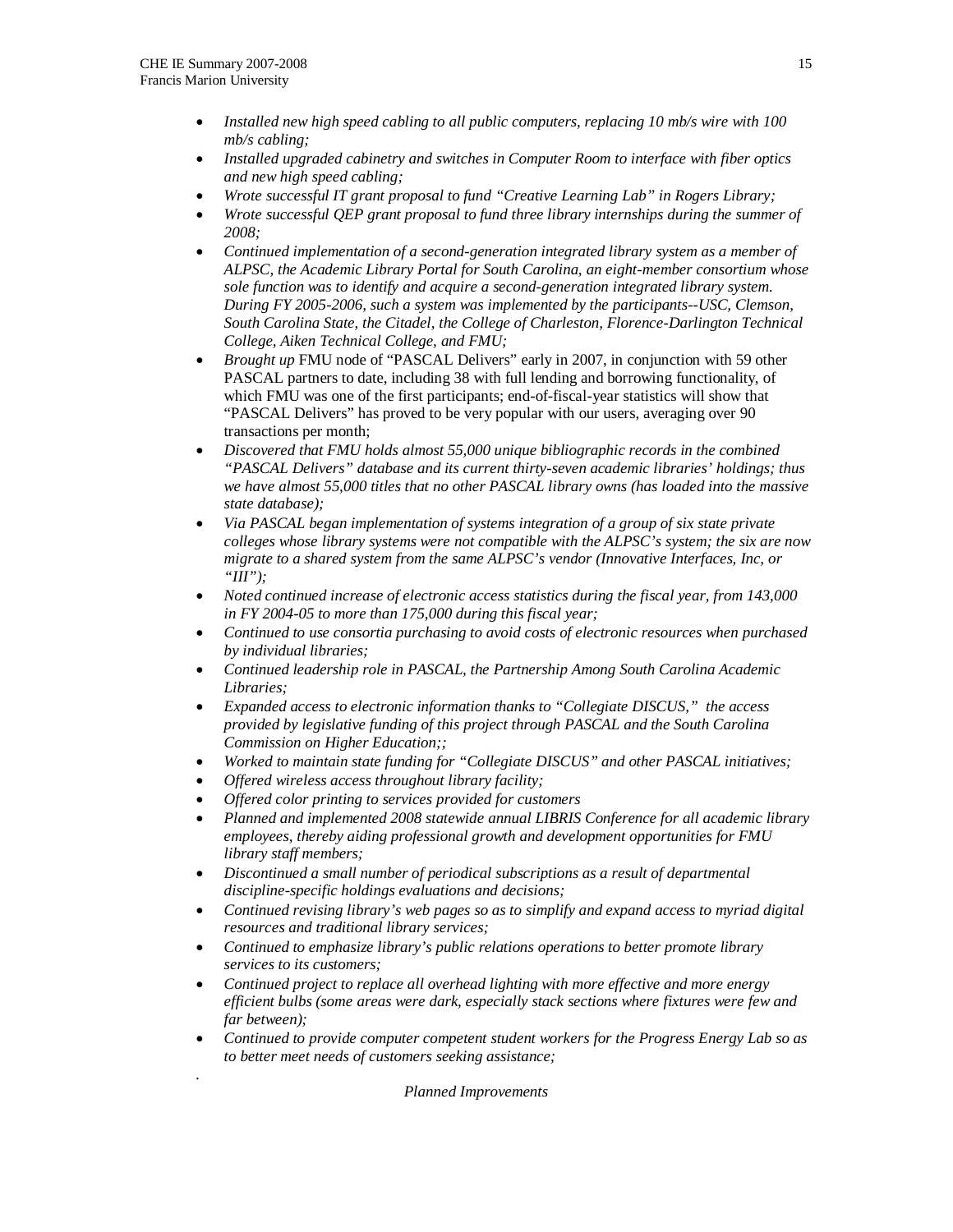As a result of findings from the various assessment activities, Rogers Library's planned implementations include the following changes, additions, etc.:

- *Increase "Universal Borrowing/PASCAL Delivers" services as other South Carolina institutions add their bibliographic holdings to the online catalog;*
- *Continue to refine structuring of library staffing so as to provide enhanced services and enable staff to expand leadership skills and increase opportunities for creative solutions within the various areas of services;*
- *Replace retiring library dean with interim dean from current library faculty;*
- *Replace cabling to all staff PCs so as to enhance response time;*
- *Upgrade connectivity hardware in computer room in concert with higher speed cabling noted above;*
- *Acquire additional PCs to complete Progress Energy Technology Center improvements;*
- *Create a "Creative Learning Center" in location of old lab, thanks to funding from an FMU IT Grant Proposal;*
- *Write grant proposal for additional IT enhancements, including a :Collaborative Learning Center" and upgraded laser printers;*
- *Continue to seek ways to implement academic departmental liaison so that each academic department is linked to a librarian who works closely and deliberately with that discipline to improve and expand library services to that area;*
- *Continue to use appropriate professional growth and development opportunities to improve staff training, staff technological advancement, and staff's ability to serve patrons;*
- *Continue to seek methods to improve funding for books and thereby acquire more books, while continuing to provide strong level of access to digitized information;*
- *Continue to expand public relations work so as to promote library services and how learners profit from those services and resources;*
- *Maximize utilization of the myriad electronic resources to which the library provides access;*
- *Continue to enhance web presence to conform with changing campus templates and to facilitate user interface and access;*
- *Implement staffing replacements as retirements occur;*
- *Continue and expand relationships with PASCAL, SOLINET, ALPSC, DISCUS, the Carolinas Consortium, Sci-Finder Scholar Group, South Carolina Science Direct Buyer's Club, and other consortia endeavors to contain or avoid costs, expand offerings, and improve programs;*
- *Continue a staff development opportunity consisting of monthly reviews of professional literature*
- *Continue a new staff development opportunity involving staff-originated annual interactive day of team building, campus involvement, and outside presenters;*

### *Mass Communication*

#### **Bold face indicates 2007-2008 activity**

| <b>Issues of Concern 2003-2008</b>                                                                | <b>Actions Taken</b>                                                                                                                                                                                                                                 |
|---------------------------------------------------------------------------------------------------|------------------------------------------------------------------------------------------------------------------------------------------------------------------------------------------------------------------------------------------------------|
| Hiring and replacing qualified<br>faculty with diversity of skills and<br>demographic background. | Added faculty with web/ photography skills.<br>$\bullet$<br>Added faculty with broadcast performance skills.<br>٠<br>Added first tenure track female 2005, two others since.<br>$\bullet$<br>Added first tenure track African American.<br>$\bullet$ |
| <b>Issues of Concern 2003-2008</b>                                                                | <b>Actions Taken</b>                                                                                                                                                                                                                                 |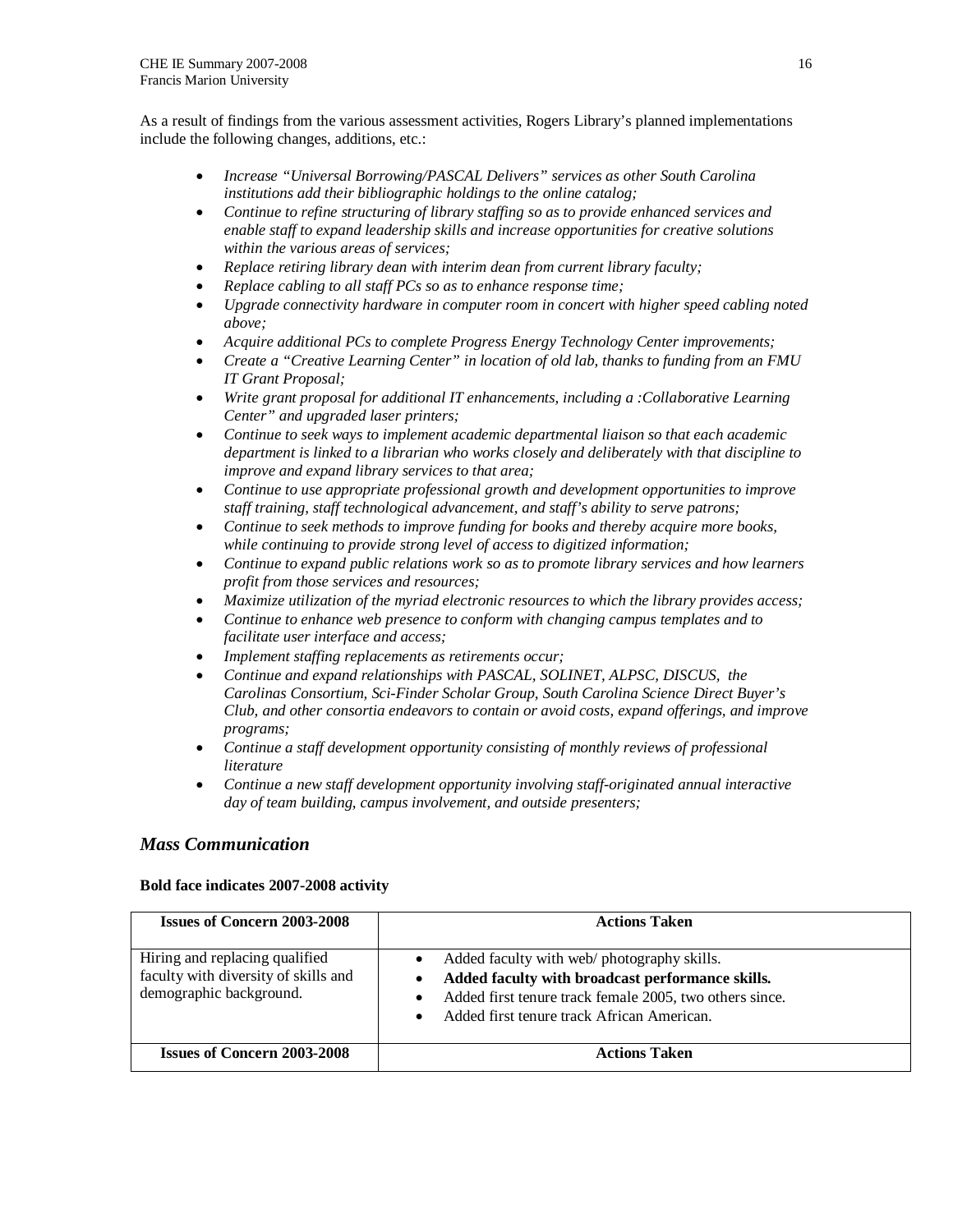| Added 10 courses including Broadcast Presentation Skills and<br>$\bullet$<br><b>Introduction to Sports Broadcasting.</b>                                          |
|-------------------------------------------------------------------------------------------------------------------------------------------------------------------|
| Consolidated History of Broadcast and Print Journalism.<br>$\bullet$                                                                                              |
| Reconfigured courses in Convergence Journalism track.<br>٠                                                                                                        |
| Separated Media Law and Ethics, 2007.<br>٠                                                                                                                        |
| Created skills ladder to show connectivity of courses.<br>$\bullet$                                                                                               |
| Created editing labs for video editing and photojournalism.<br>$\bullet$                                                                                          |
| Added two speech courses.<br>٠                                                                                                                                    |
| Opened discussions with the English Department to offer a<br>٠<br>cooperative visual journalism minor. Discussions with the Graphics<br>Arts reached a stalemate. |
|                                                                                                                                                                   |

| <b>Issues of Concern 2003-2008</b>                                                                 | <b>Actions Taken</b>                                                                                                                                                                                                                                     |
|----------------------------------------------------------------------------------------------------|----------------------------------------------------------------------------------------------------------------------------------------------------------------------------------------------------------------------------------------------------------|
| Adjusting the programs:<br>foundation and track<br>requirements in major, minor and<br>collateral. | Deleted public relations from Convergence track.<br>٠<br>Developed collateral in speech, mass communication.<br>٠<br>Changed track requirements to permit greater choices.<br>$\bullet$<br>Fifth track developed; to be proposed next year.<br>$\bullet$ |

| <b>Issues of Concern 2003-2008</b> | <b>Actions Taken</b>                                                                                                                                                                                                                                              |
|------------------------------------|-------------------------------------------------------------------------------------------------------------------------------------------------------------------------------------------------------------------------------------------------------------------|
| Advancing academic integrity       | Developed academic honors code and pledge.<br>$\bullet$<br>Developed and implemented admission form for major.<br>$\bullet$<br>Instituted a minimum grade of C in all prerequisite courses.<br>$\bullet$<br>Posted honor code to department website.<br>$\bullet$ |

| <b>Issues of Concern 2003-2008</b>                             | <b>Actions Taken</b>                                                                                                                                                                                                                                                                                                                                           |         |
|----------------------------------------------------------------|----------------------------------------------------------------------------------------------------------------------------------------------------------------------------------------------------------------------------------------------------------------------------------------------------------------------------------------------------------------|---------|
| Expanding experiential learning<br>opportunities for students. | Provide more and diverse internships.<br>Posted updated internship brochure to web site.<br>Established a departmental QEP committee.<br>Drafted assessment tool for experiential learning.<br>Partnered with WBTW for U-News platform.<br>Prepared practicum course. (Approved by AAC and will<br>$\bullet$<br>through the final approval process next year). | advance |

| <b>Issues of Concern 2003-2008</b>                      | <b>Actions Taken</b>                                                                                                                                                                                                                                                                                                   |
|---------------------------------------------------------|------------------------------------------------------------------------------------------------------------------------------------------------------------------------------------------------------------------------------------------------------------------------------------------------------------------------|
| Connecting with professionals<br>beyond campus borders. | Established Professional Advisory Committee.<br>٠<br>Hired WBTW news director as adjunct faculty.<br>Employed Morning News reporter as teaching assistant.<br>Having professionals on campus: Martha Teichner, CBS and<br>David Hart, WBTW, for major events.<br>Created social web sites to link alumni and students. |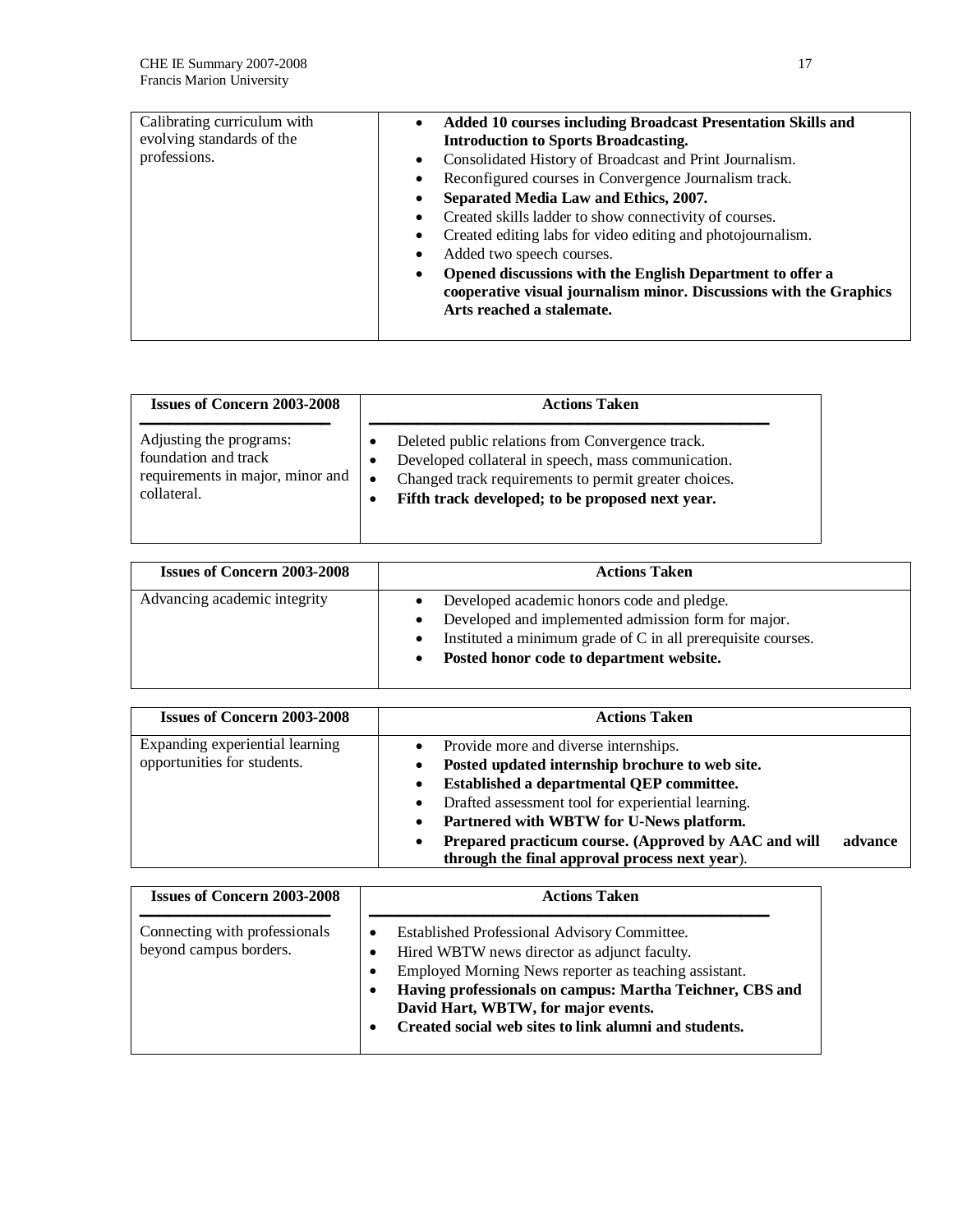| <b>Issues of Concern 2003-2008</b>                         | <b>Actions Taken</b>                                                                                                                                                                                                                                     |  |
|------------------------------------------------------------|----------------------------------------------------------------------------------------------------------------------------------------------------------------------------------------------------------------------------------------------------------|--|
| Encouraging, advising,<br>monitoring student progress.     | Created and updated department tracker of majors.<br>Circulated pre-advising circulars each semester.<br>Reactivated Student Media Association.<br>Sponsored 1 <sup>st</sup> department honor ceremony.<br>Add student resources to department web page. |  |
| <b>Issues of Concern 2003-2008</b>                         | <b>Actions Taken</b>                                                                                                                                                                                                                                     |  |
| Obtaining designated classroom<br>and updating technology. | Purchased 4 video cameras for broadcast track 04.<br>Added five I-Mac computers for video editing.                                                                                                                                                       |  |

|  | Added six digital cameras for photojournalism. |
|--|------------------------------------------------|

- Secured 25 site licenses for Adobe Creative Suites.
- **CEMC 107 remodeled, newer computers added**
- **as video editing suite for broadcast journalism.**
- **New equipment ordered with \$10,000 IT grant.**

| <b>Issues of Concern 2003-2008</b> | <b>Actions Taken</b>                                                                                                                                                                                                                                                                             |
|------------------------------------|--------------------------------------------------------------------------------------------------------------------------------------------------------------------------------------------------------------------------------------------------------------------------------------------------|
| Encouraging global awareness.      | Numerous foreign students enrolled in our courses.<br>Multiple FMU students studied abroad.<br>• Chair visits colleagues at sister college in England.<br>Foreign Reporting added to International Studies.<br>Faculty member lectured during summer in Taiwan at<br>two different universities. |

# *Mathematics*

| <b>Issues of Concern 2007-08</b>                       | <b>Actions Taken</b>                                                                                                                                                          |
|--------------------------------------------------------|-------------------------------------------------------------------------------------------------------------------------------------------------------------------------------|
| Success of students in calculus<br>courses             | QEP grant awarded to provide optional Calculus Recitations to<br>students enrolled in any calculus course<br>Discussion of revision calculus courses to four credit hours and |
| Informal interaction of majors                         | implementation of required lab component<br>Creation of a Math Study Lounge in Department for math majors                                                                     |
| Use of technology in courses                           | Inclusion of Maple 11 and Matlab in calculus and linear algebra<br>courses<br>Installation and incorporation of Podcast system in LSF306                                      |
| Number of women and minorities<br>in math and sciences | Plans to host an American Mathematics Competition in middle<br>school for 8 <sup>th</sup> graders                                                                             |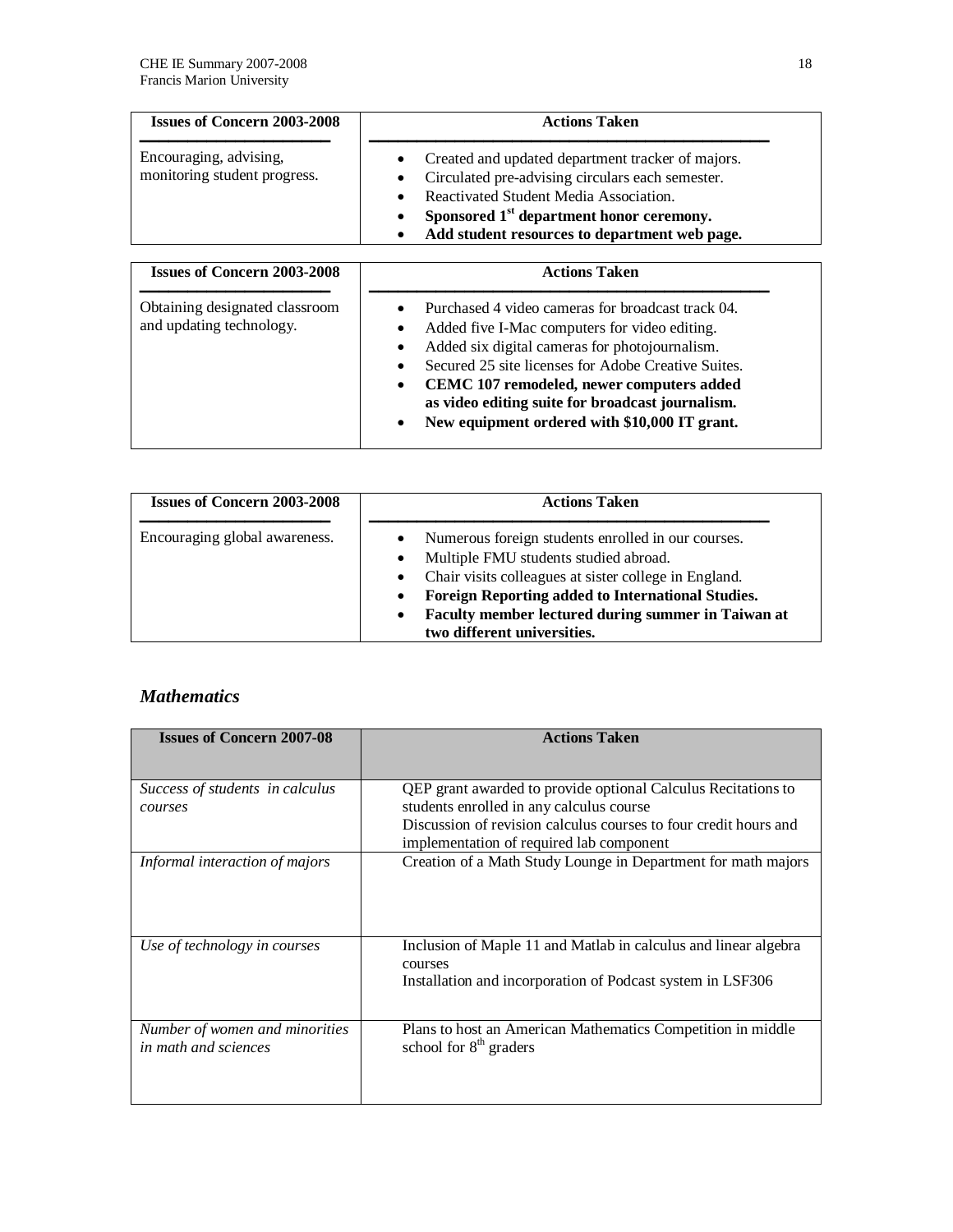| Personal assessment of program | Implementation of Exit Interview by Chair of Mathematics that is |
|--------------------------------|------------------------------------------------------------------|
| by graduating seniors          | independent of Math 499 Instructor                               |
|                                |                                                                  |
|                                |                                                                  |
|                                |                                                                  |

## *Physics*

*Improvements in Place*

- Dr. Jokisch obtained a \$10,000 grant from the Instructional Technology Committee for the purchase of CPO Science physics equipment and has written several laboratory experiments associated with this equipment for use in the department's introductory courses.
- Several of the department's faculty have incorporated the Turning Point presentations into their courses. This system includes the use of PowerPoint presentations coupled with radio frequency "clickers", which allows the students to respond to presented questions and get immediate feedback. This approach facilitates direct engagement of the students in lecture and serves as a diagnostic tool for the professor.
- A new course, PHYS 220, Computational Methods for Physics and Engineering, has been approved and added to the department's requirements for the physics and pre-engineering majors. The motivation for this new course stems from several perceived problems with the computational component of these majors. Students will be exposed to a wide variety of computational tools including Excel, Matlab, Maple and Vpython.
- Dr. Fulmer has incorporated the use of an electronics circuit simulation software package into the Electronics course (PHYS310). The software allows students to assemble virtual circuits in a graphical user interface complete with virtual measuring and test equipment so that they can sharpen their skills in circuit assembly and testing.
- The department acquired additional computational abilities to the Nuclear Radiation Physics course (PHYS416). The commercial software package, Microshield, is an industry-recognized standard for performing gamma ray shielding calculations. Dr. Fulmer developed a new laboratory exercise where students learn the point kernel techniques used by Microshield to perform shielding calculations for a realistic real-world scenario that previously would not have been possible.
- In addition to the department's formal recruiting effort, the South Carolina Physics Scholars Institute (SCPSI), the students themselves organized and carried out their own "mini" version of SCPSI, which they called the Pee Dee Physics Day. Local area high school students were invited to the campus on a Saturday and performed many of the same activities used in SPSCI. This effort was entirely conceived by our students and was run with limited faculty involvement. It is anticipated that this may become an annual event that will supplement the department's recruiting efforts.

#### *Planned Improvements*

- The faculty members involved with the Health Physics program have developed a new course, PHYS 418: Practical Applications of Health Physics. This 3-credit hour course will give health physics students familiarity with applications of health physics principles.
- Another new course is being developed for the Health Physics major, PHYS 210: Introduction to Radiation Protection. This 1-credit hour course will serve to introduce health physics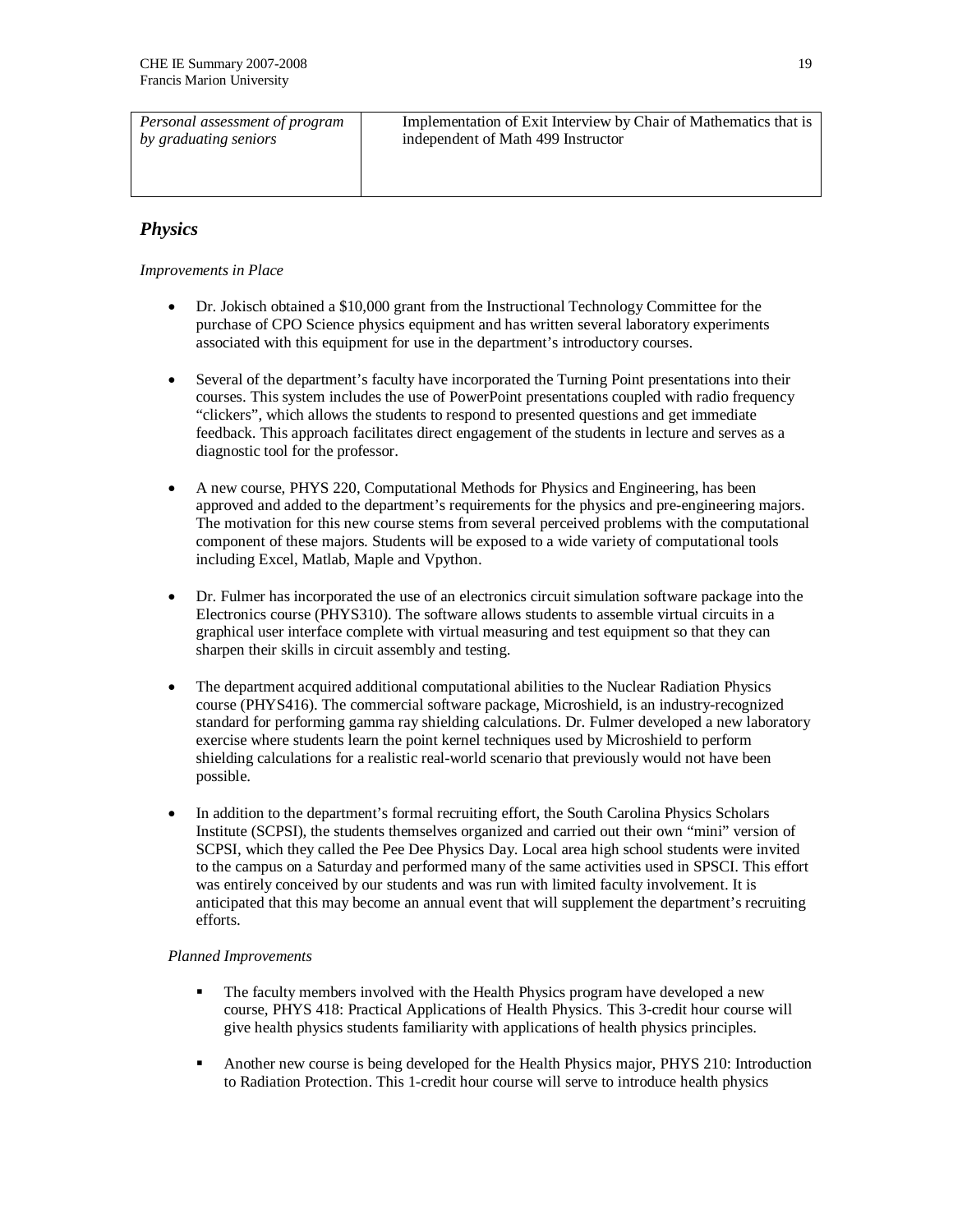majors to the fundamental principles involved in their major during the sophomore year. The course will further prepare students for working safely in a radiation environment.

- The laboratory manual for the introductory physics courses is being revised and will include several new experiments.
- Changes to the South Carolina Physics Scholars Institute (SCSPI) are being considered, most notably moving the timing of the event from the spring semester to the fall in order to make earlier contact with prospective students. In the past academic year, three of the twenty-nine attending students are known to have committed to Francis Marion. The department hopes to improve upon these results.

## *Political Science*

| <b>Issues of Concern 2007-2008</b>                                                                                                                                              | <b>Actions Taken</b>                                                                                                                                                                                                                                                                                                                                                         |
|---------------------------------------------------------------------------------------------------------------------------------------------------------------------------------|------------------------------------------------------------------------------------------------------------------------------------------------------------------------------------------------------------------------------------------------------------------------------------------------------------------------------------------------------------------------------|
| Hire a tenure track historian with<br>specialization in American South<br>who can also teach African<br>American and South Carolina and<br>with a subfield in Public History.   | During fall 2007, the Department advertised for a<br>qualified historian. The search ended successfully<br>with the hiring of a historian with the appropriate<br>qualifications.<br><b>Closure Spring 2008: New historian meets</b><br>expectations                                                                                                                         |
| Modify the course description for<br>Hist 203, "European History to<br>the French Revolution," to<br>include the ancient Greek and<br>Roman antecedents of European<br>History. | As originally described, Hist. 203 began with the<br>$\bullet$<br>High Middle Ages. The Department wrote and<br>submitted for approval a new description for Hist<br>203 that includes the ancient antecedents of<br>European History.<br>Closure Spring 2008: The faculty approved the<br>proposal, and the new course description will<br>appear in FMU Catalog 2008-2009. |
| American military history course<br>cross listed with the ROTC<br>Program.                                                                                                      | In coordination with the ROTC Program, the<br>$\bullet$<br>Department prepared the paperwork necessary for<br>approval of a course in American military history<br>cross listed with the ROTC Program (Hist 406/MSC<br>406). The proposal entered the faculty approval<br>process in late spring 2008.                                                                       |
| Behavioral Outcome: Only 4 of 6<br>papers were satisfactory                                                                                                                     | Watch to see if a trend is developing.<br>$\bullet$                                                                                                                                                                                                                                                                                                                          |

### *Nursing*

| <b>Issue of Major Concern</b>               | <b>Action Taken</b>                              |
|---------------------------------------------|--------------------------------------------------|
| Poor performance of admission Medication    | Adopted new textbook which allows the student to |
| Math Test                                   | have on-line resources. Pass rate at 99%         |
| Poor performance in NURS 302: Principles of | Implemented weekly unit tests (12). Out of 20    |
| Pathophysiology                             | students only one failed                         |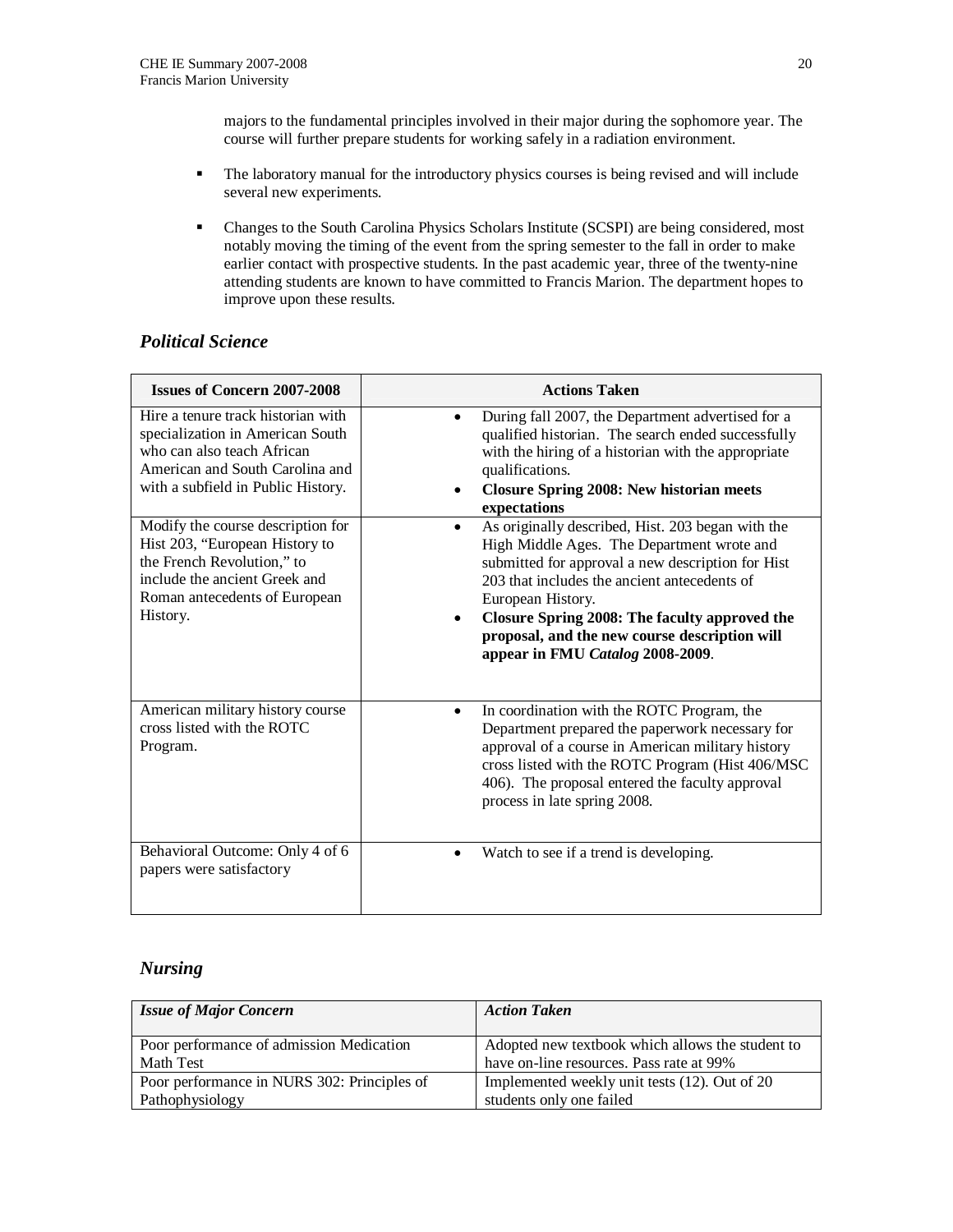| Performances on HESI Tests were acceptable at the<br>national composite score, which after analysis did<br>not improve our student's ability to perform well on<br>the Exit Examination as well as on the NCLEX-RN<br>Exam. | Changed Progression Policy which will tie<br>performance on the HESI Tests to progression in the<br>curriculum. Increased the passing score to the HESI<br>Predictor Scores rather the national composite<br>scores.        |
|-----------------------------------------------------------------------------------------------------------------------------------------------------------------------------------------------------------------------------|-----------------------------------------------------------------------------------------------------------------------------------------------------------------------------------------------------------------------------|
| Lack of Nursing Faculty on College Committees                                                                                                                                                                               | Have nursing faculty names placed on ballots. One<br>nursing faculty member served on the QEP<br>Committee and an Honor Council Committee and<br>University Accreditation Committee.<br>Elected new nursing faculty senator |
| Lack of tenured Nursing Faculty                                                                                                                                                                                             | $3rd$ year review completed by the Department of<br>Nursing. Feedback given as to how each faculty that<br>is on a tenure track can improve.                                                                                |
| Lack of Human Simulator                                                                                                                                                                                                     | Working with the Foundation Office to visit clinical<br>agencies and enlist support for the purchase of a<br>Human Simulator.                                                                                               |
| WEB Site Development                                                                                                                                                                                                        | Working with Computer Resources to have the Web<br>site up and running by mid Fall 2008.                                                                                                                                    |

# *Psychology*

| <b>Issues and Actions for 2007-2010 Cycle</b>                                                                                        |                                                                                                                                                                                                                                                                                                                                                                                                                                             |
|--------------------------------------------------------------------------------------------------------------------------------------|---------------------------------------------------------------------------------------------------------------------------------------------------------------------------------------------------------------------------------------------------------------------------------------------------------------------------------------------------------------------------------------------------------------------------------------------|
| <b>Issues of Concern</b>                                                                                                             | <b>Actions Taken</b>                                                                                                                                                                                                                                                                                                                                                                                                                        |
| Coordination of course<br>requirements in Psychology 302<br>(Statistics I and Measurement)<br>and 303 (Statistics II and Design)     | Actions taken in 2006-2007 did not alleviate the problems<br>with coordination of these two courses.<br>A new series of discussions with more explicit changes in<br>content and methods was begun in Spring, 2008. These<br>workshops/discussions will continue during Fall, 2008.<br>The coordination of these courses with the upper-level<br>$\bullet$<br>content/research courses was added to the discussions during<br>Spring, 2008. |
| Research workbook                                                                                                                    | Development of a research workbook for use in Psychology<br>302 and 303 has begun.                                                                                                                                                                                                                                                                                                                                                          |
| Remodeling of laboratories to<br>meet requirements in graduate and<br>undergraduate<br>research/instruction and faculty<br>research. | Plan for remodeling was approved but only new offices have<br>been completed.<br>Plan has been revised and first priority is to convert former<br>child research room into a graduate/senior student work<br>room and an advanced clinical laboratory.<br>Plan has been revised to turn Room 229D into a classroom<br>$\bullet$<br>for introductory psychology lab and a counseling/therapy<br>session room.                                |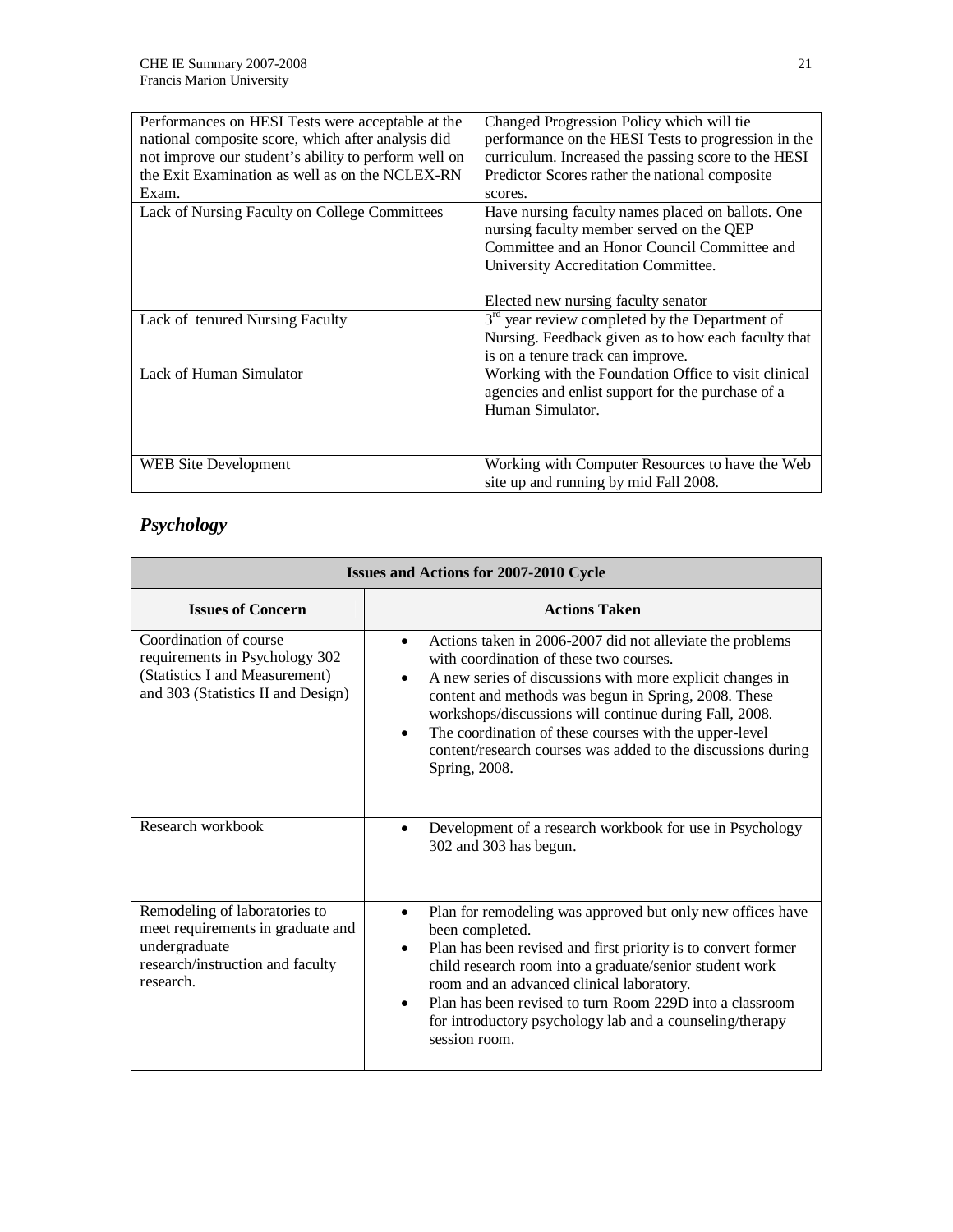| Graduate and senior student<br>access to advanced data analysis<br>system. | A \$5000 grant through the QEP budget was used to establish<br>a Quantitative Data Analysis Laboratory.<br>The new laboratory consists of:<br>$\bullet$<br>Work station<br>$\Omega$<br>All major SPSS modules<br>$\circ$<br>File storage<br>$\circ$<br>Log book<br>$\circ$<br>Statistical manuals |
|----------------------------------------------------------------------------|---------------------------------------------------------------------------------------------------------------------------------------------------------------------------------------------------------------------------------------------------------------------------------------------------|
|                                                                            | $\Omega$<br>Laboratory will be operational for Fall, 2008                                                                                                                                                                                                                                         |
| Use of iClicker for feedback in<br>class.                                  | Majority of the department now use this system.<br>٠<br>Need to evaluate its effectiveness.<br>Offer intra-departmental training                                                                                                                                                                  |
| Psychology Club                                                            | Students only rated the functioning of the Psychology Club<br>negatively.<br>Club was closed for the Spring, 2008<br>٠<br>Evaluation and planning for revitalization of the Club to<br>begin in Fall, 2008.                                                                                       |

# *Master's of Science in Applied Psychology*

| <b>Issues of Concern 2007-2008</b>                                                                                                                                                         | <b>Actions Taken</b>                                                                                                                                                                                                                                                                                                                                                                                                                                                                              |
|--------------------------------------------------------------------------------------------------------------------------------------------------------------------------------------------|---------------------------------------------------------------------------------------------------------------------------------------------------------------------------------------------------------------------------------------------------------------------------------------------------------------------------------------------------------------------------------------------------------------------------------------------------------------------------------------------------|
| <b>Overall MSAP Program Issues:</b>                                                                                                                                                        |                                                                                                                                                                                                                                                                                                                                                                                                                                                                                                   |
| Recruitment for MSAP applicants<br>remained an issue that needed<br>addressing                                                                                                             | - Flyers were created using the new FMU brand and were<br>mailed to over 300 undergraduate institutions. These flyers<br>described the MSAP program and included a response card that<br>interested students could tear off and mail to FMU to request<br>more information.<br>- The Department continues to develop ideas for improving the<br>recruitment process.                                                                                                                              |
| The MSAP program recognized a<br>need to strengthen ties to<br>community agencies and<br>practitioners in order to facilitate<br>applied training experiences for<br><b>MSAP</b> students. | - We are in the process of seeking adjunct status for those<br>involved in training MSAP students in the community. The goal<br>of this process is to offer such perks as library and other campus<br>privileges to those who work closely with our MSAP program.                                                                                                                                                                                                                                 |
| Need for more formalized process<br>of assigning scholarships and<br>assistantships to MSAP students                                                                                       | - Implemented an application process for assistantships and<br>scholarships and created a more structured procedure for<br>awarding these on the basis of merit. All students (incoming and<br>presently enrolled) interested in receiving such aid complete the<br>form. This process was developed during 2007-2008 and was<br>first implemented at the end of the Spring 2008 semester for aid<br>beginning in Fall 2008.<br>- Informational flyers describing assistantships and scholarships |
|                                                                                                                                                                                            | available were created for distribution to all students.                                                                                                                                                                                                                                                                                                                                                                                                                                          |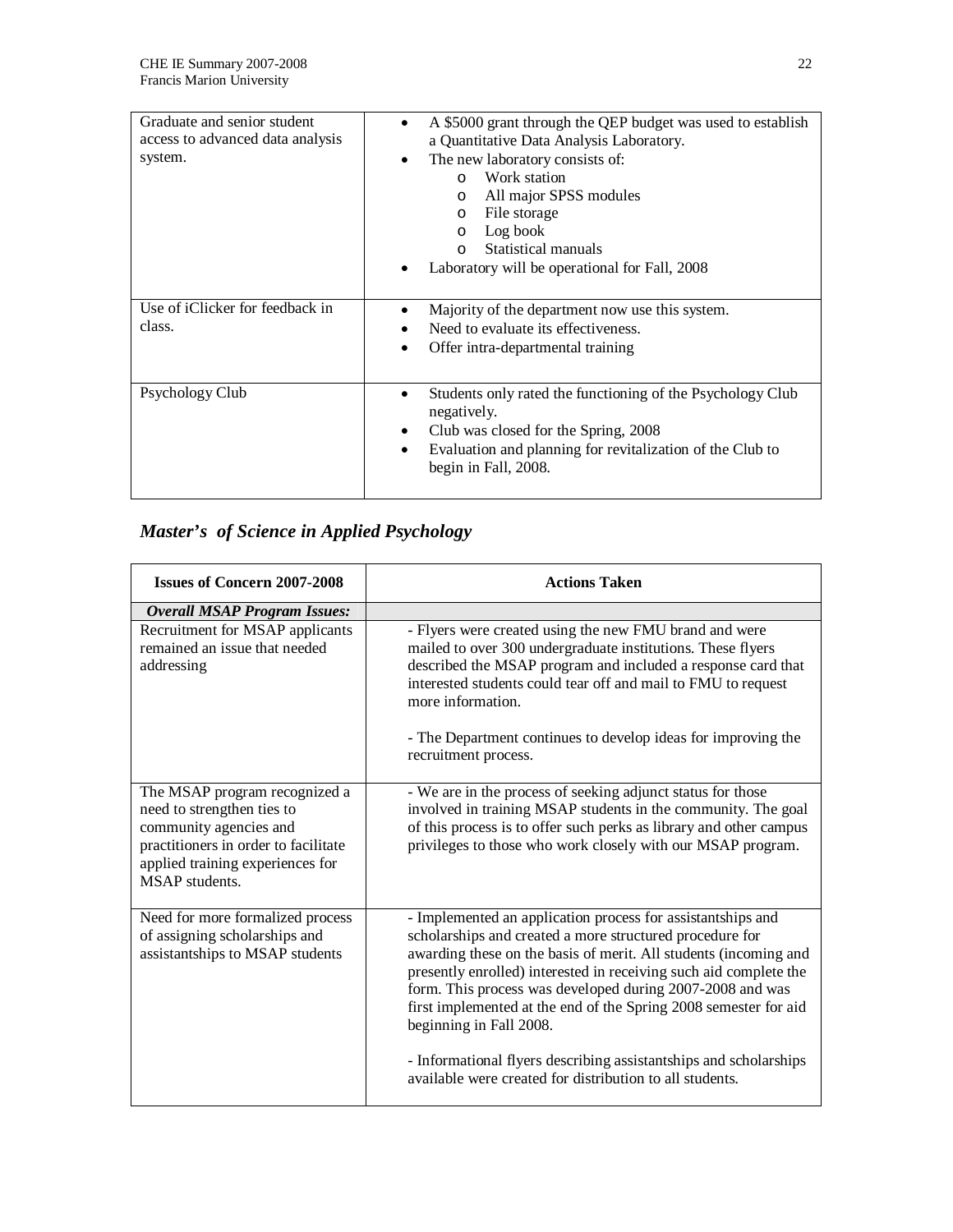| Wording in the FMU Catalog         | - The MSAP entry in the Catalog was modified to more clearly                                                                   |
|------------------------------------|--------------------------------------------------------------------------------------------------------------------------------|
| needed to be revised to more       | convey the following:                                                                                                          |
| clearly communicate the            | A. that the clinical/counseling psychology internship requires                                                                 |
| admissions standards and process   | a six-month commitment, and that not all prospective or                                                                        |
| for entry into the MSAP program.   | admitted students are required to meet with the program                                                                        |
|                                    | Coordinators, but only those who are admitted to the program;                                                                  |
|                                    | B. that non-degree students cannot simply take a graduate                                                                      |
|                                    | course for personal interest, but rather these courses are open                                                                |
|                                    | only to those seeking professional development;                                                                                |
|                                    | C. that applicants are expected to have earned a minimum                                                                       |
|                                    | GPA of 3.0, which is the level of performance required in the                                                                  |
|                                    | graduate program; that all applicants are expected to have                                                                     |
|                                    | completed an introductory psychology course and a behavioral<br>statistics course; that the Department is moving to a combined |
|                                    | GRE score recommendation for admissions consideration; that                                                                    |
|                                    | recommendation letters from former professors in academic                                                                      |
|                                    | settings are preferred; that the personal statement should be                                                                  |
|                                    | about 500 to 750 words (to discourage statements that are too                                                                  |
|                                    | brief and to allow applicants sufficient space for elaboration and                                                             |
|                                    | explanation); that the admissions process involves a review of                                                                 |
|                                    | applications and approval by the Graduate Council;                                                                             |
|                                    | D. that the admissions deadline for fall admission has been                                                                    |
|                                    | moved up one month (from April 15 to March 15);                                                                                |
|                                    | E. that average GRE scores and GPAs for recently admitted                                                                      |
|                                    | students will be available via the Department's webpage;                                                                       |
|                                    | F. that the Department is dropping the procedures outlined                                                                     |
|                                    | under "Admission to Candidacy."                                                                                                |
|                                    | These changes will be effective in the 2008-2009 Catalog.                                                                      |
|                                    |                                                                                                                                |
| The MSAP program's                 | - The re-accreditation process was undertaken, and the program                                                                 |
| accreditation from the Masters in  | was fully reaccredited by MPAC through February 2018.                                                                          |
| Psychology Accreditation Council   |                                                                                                                                |
| (MPAC) expired in February         |                                                                                                                                |
| 2008.                              |                                                                                                                                |
| The Department continues to seek   | - During 2007-2008 the Department added two new scholarships                                                                   |
| means to provide greater financial | bringing the total to seven. In addition to the eight graduate                                                                 |
| support to MSAP students.          | assistantships reported in the last IE report, the FMU School of                                                               |
|                                    | Education now employs four MSAP students as graduate                                                                           |
|                                    | assistants and an assistantship has been added for the Center for                                                              |
|                                    | the Child. This bring to 13 the total number of MSAP graduate<br>assistants.                                                   |
| <b>Clinical/Counseling Option</b>  |                                                                                                                                |
| Issues:                            |                                                                                                                                |
| The Clinical/Counseling option is  | - A luncheon and advisory meeting is being planned for early in                                                                |
| in need of input from community    | the Fall 2008 semester.                                                                                                        |
| advisors and supervisors of MSAP   |                                                                                                                                |
| practicum and internship students  |                                                                                                                                |
| Need for more structured program   | - Trial implementation of end-of-program evaluation form to be                                                                 |
| assessment in the                  | completed by graduating students.                                                                                              |
| Clinical/Counseling option         |                                                                                                                                |
|                                    | - Will more formally administer the form in 2008-2009 as part                                                                  |
|                                    | of students' internship capstone experience to help insure                                                                     |
|                                    | completion of the survey by all graduating students?                                                                           |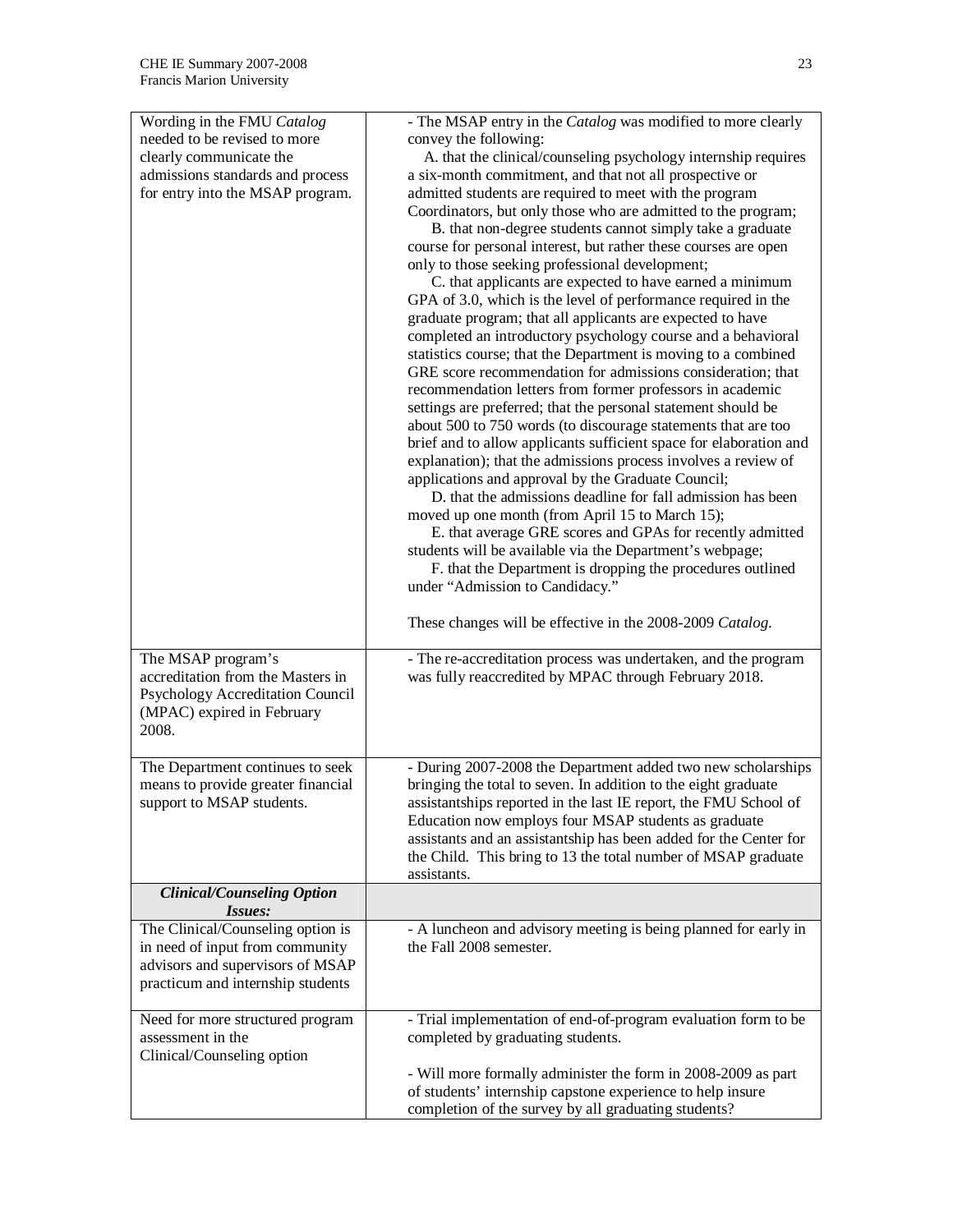| Need for curriculum changes to<br>enhance the Clinical/Counseling<br>program and place Individual<br>Psychotherapy (PSY 636) earlier<br>in the curriculum                                       | - Prerequisites to PSY 636 (Individual Psychotherapy) were<br>modified so that, beginning in Fall 2008, this course will be<br>taken prior to other therapy courses (i.e., PSY 633 - Group<br>Psychotherapy, PSY 643 – Couples and Family Psychotherapy)                                                                                                                                                                                                                                                                                                                              |
|-------------------------------------------------------------------------------------------------------------------------------------------------------------------------------------------------|---------------------------------------------------------------------------------------------------------------------------------------------------------------------------------------------------------------------------------------------------------------------------------------------------------------------------------------------------------------------------------------------------------------------------------------------------------------------------------------------------------------------------------------------------------------------------------------|
| A clinical faculty member has<br>been lost due to retirement (Dr.<br>Tom Dorsel), bringing the number<br>of clinical faculty from 4 to 3.                                                       | - A faculty search was begun in 2007-2008. The position<br>remains unfilled, and a search will be undertaken again in 2008-<br>2009.                                                                                                                                                                                                                                                                                                                                                                                                                                                  |
| Need to more formally structure<br>practicum experiences linked to<br>applied courses.                                                                                                          | - A system of student evaluation of practicum sites was<br>implemented on a trial basis during the Spring 2008 semester.<br>- A faculty member has taken on the role of practicum<br>coordinator with the goal of streamlining practicum placements<br>in the community. Such a position also will help enhance ties to<br>community practitioners and agencies.<br>- Plans are in place to increase the continuity of students'<br>practicum placements. Faculty members are exploring the pros<br>and cons of year-long placements versus placements linked to<br>specific courses. |
| <b>School Psychology Option Issues:</b>                                                                                                                                                         |                                                                                                                                                                                                                                                                                                                                                                                                                                                                                                                                                                                       |
| Continue exploration of steps<br>necessary to modify the school<br>psychology option to a specialist<br>degree program.                                                                         | - A query was sent to the SC Commission on Higher Education<br>to request guidance regarding how to proceed with a specialist<br>degree proposal. The CHE response presented potential<br>activities to pursue during the 2008-2009 academic year                                                                                                                                                                                                                                                                                                                                     |
| Revise course numbers and<br>descriptions to clearly indicate the<br>specialist level training provided<br>by the option and prepare for<br>movement toward granting of a<br>specialist degree. | - Numerous catalog changes were submitted and approved by<br>the department, the graduate council, and the faculty senate.<br>Thus, future catalog information will more clearly describe the<br>specialist level nature of the training provided by the program,<br>including 700 level numbering for advanced course and<br>practicum work.                                                                                                                                                                                                                                         |
| Revise internship and practicum<br>field supervisor rating forms and<br>log forms to more clearly assess<br>NASP training skill domains.                                                        | - Rating forms were revised and placed into use during the<br>2007-2008 academic year. Data now more clearly reflect<br>student mastery of NASP domains. Log forms were revised to<br>reflect more internship and practicum activities and to be<br>automatically tallied as entered in a computer by the practicum                                                                                                                                                                                                                                                                   |
|                                                                                                                                                                                                 | or intern student.                                                                                                                                                                                                                                                                                                                                                                                                                                                                                                                                                                    |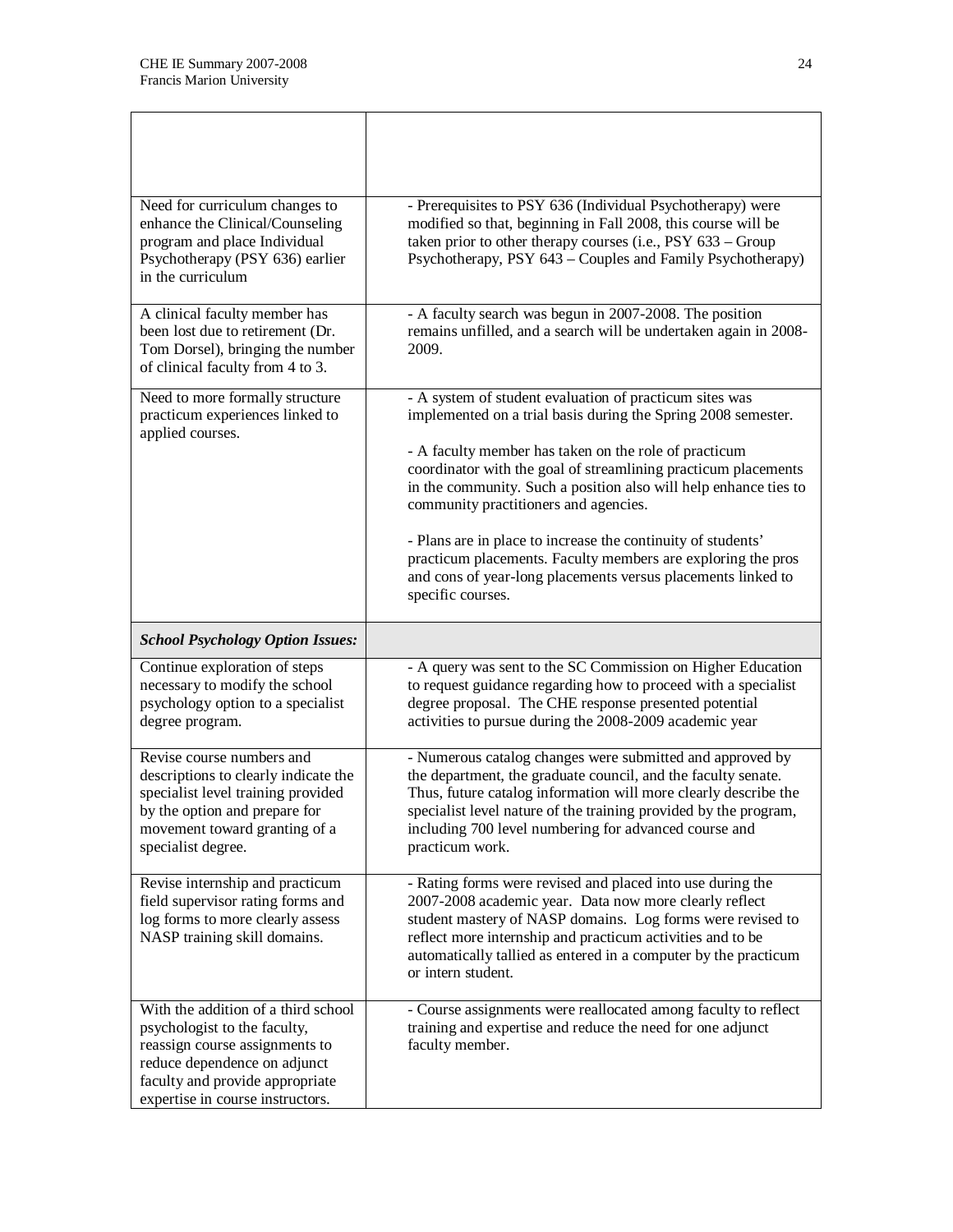| Program goals required more<br>close alignment with NASP<br>training standards and skill<br>domains.                                                                                                                                                            | - Program goals were aligned with NASP domains. New goals<br>were written and added. Faculty members were instructed to<br>use program goals as guidance during syllabus and training<br>experience development activities, and specifically during skill<br>development assessment of students in courses and practica. |
|-----------------------------------------------------------------------------------------------------------------------------------------------------------------------------------------------------------------------------------------------------------------|--------------------------------------------------------------------------------------------------------------------------------------------------------------------------------------------------------------------------------------------------------------------------------------------------------------------------|
| The School Psychology option is<br>in need of input from community<br>advisors and supervisors of MSAP<br>practicum and internship students;<br>community advisors also need to<br>be updated regarding progress<br>toward developing the specialist<br>degree. | A luncheon and advisory meeting will be planned for mid<br>Fall 2008 semester.<br>Faculty will discuss whether a current employer survey and/<br>or alumni survey is needed at this time.                                                                                                                                |

### *Sociology*

### **Issues of Concern 2002-2008:**

1. Develop and expand curriculum concentration in Criminal Justice

Actions taken:

- Created program in cooperation with Political Science faculty
- Created three new courses taught by then current faculty
- Hired new faculty member with specialization in criminology
- 2. Organization and variety of elective courses

Actions taken:

- Revised elective offerings with different categories and new numbering
- Created one or two additional electives in each of three categories

3. Enhance scope and quality of students' analytical skills

Actions Taken:

- Add research projects to several classes
	- 1. Content analysis in 202
	- 2. Use of qualitative analysis software in 202
	- 3. Analysis of existing data with case study and poster presentations in 407 and 419
- Using I.T. Committee grant, GIS software (ArcInfo) was purchased and installed on all faculty computers and all computers in student lab (ArcView). Dr. Eargle and Mr. Lillis have outlined specific plans for use in fall semester classes.
- 4. Purposes, content and students' perceptions of theory course (Soc. 425)

Actions taken:

- Assigned readings placed less emphasis upon early theorists and minor contemporary theories.
- More emphasis placed upon theoretical thinking skills and use of theories in contemporary research.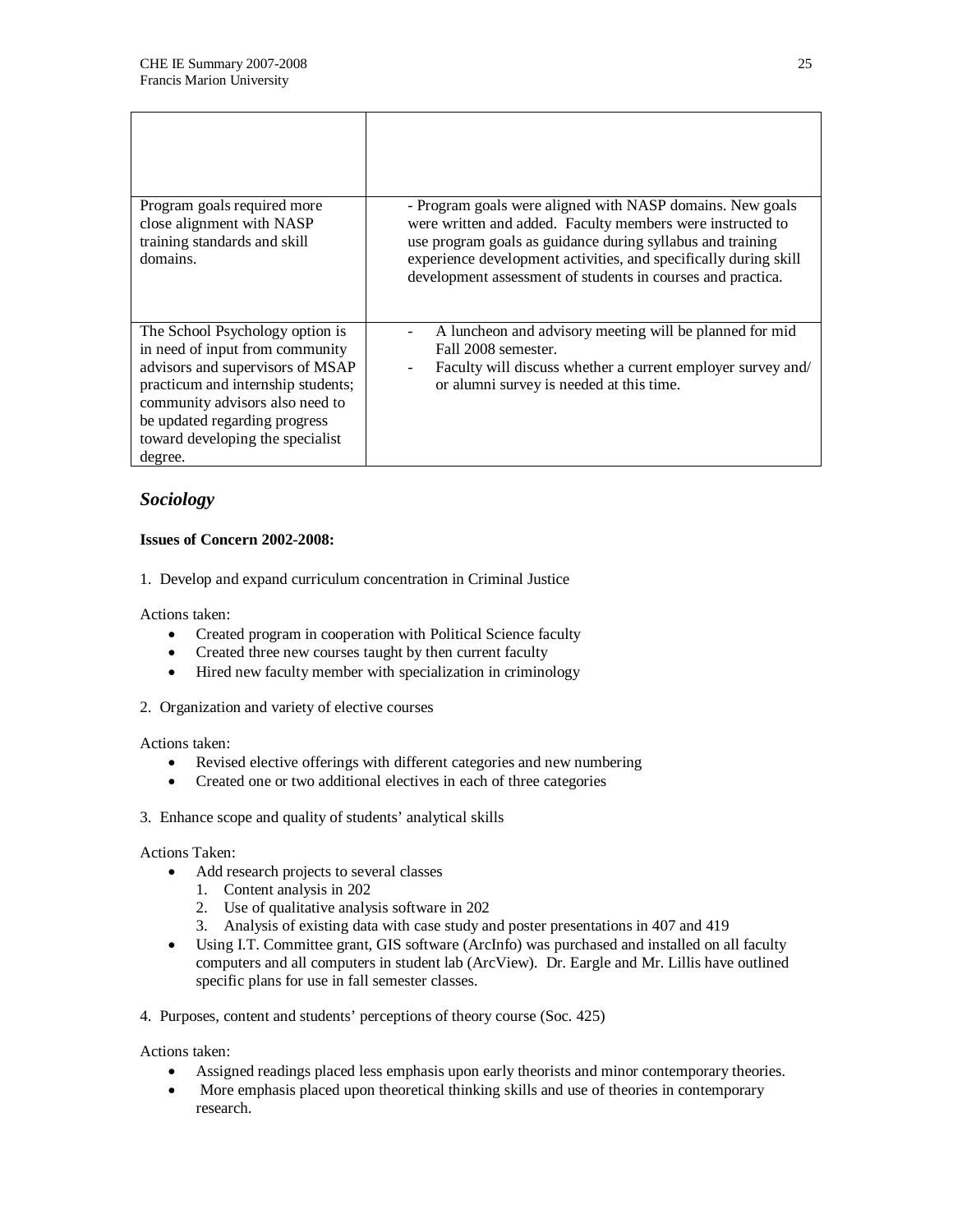#### 5. Upholding Academic Integrity:

Actions taken:

- Observed and reported incidents of plagiarism and cheating.
- Faculty discussed forms of academic dishonesty and responses with assistant provost; agreed on changes in syllabi and issues to be addressed in classes.

### *Student Affairs*

### **Goals and Objectives**

- 1. Increase the level of professional development activities among the student affairs staff.
	- A. Every staff member must participate in a minimum of one educational or developmental program provided by a professional organization in their field. *Every professional staff member who has served in their position for at least one year has*

*participated in a professional development activity relating to their field. Examples include participation and/or attendance at professional conferences (NASPA, NIRSA, NAFSA, SCCPA) and participation in presentations via the World Wide Web. All staff members are provided professional resources via publications and journals relating to Student Affairs, and their areas of responsibility.* 

B. The Division of Student Affairs will provide a minimum of five opportunities for professional staff members to participate in professional developmental activities through presentations, webseminars, or other group methods.

*The Student Affairs Staff have participated in developmental activities during the previous year with topics including legal & liability issues, student privacy & FERPA, On-line Communities, Media Relations, Crisis Communication, and Effective Utilization of the World Wide Web.* 

- 2. Review and revise all departmental assessment activities to ensure that the data regarding the outcomes for each area is gathered, reviewed, and assessed for improved services.
	- A. Each department is required to identify, develop, and implement assessment tools that gather quantifiable data regarding the effectiveness of the departmental programs, activities, and services. *Progress is being made in this area, with some departments having greater success than others. The Office of Career Development, Office of Counseling & Testing, and Office of Multicultural & International Affairs have made more progress than the other offices at this time.*
	- B. Each department is required to include the assessment plan in the annual report, including improvements based upon the results of the assessment activities from the previous year(s). *Offices that created assessment plans have included them in their annual reports.*
- 3. Review, revise and/or create divisional promotional and educational publications. A. Create and publish an informational document about the Division of Student Affairs.

*The Student Affairs Web Page serves as the main source of information regarding the services and activities sponsored by the member departments, and has been maintained in an effective manner.* 

B. Provide support for each department to create and publish informational and educational documents regarding the department, activities, or services in a consistent manner. *Department heads have been encouraged to consult with the Office of Public and Community Affairs to achieve this goal, and have reported to be making progress toward the creation of new informational brochures regarding their services.* 

#### **Recent Events**

The Division of Student Affairs held its annual planning retreat on July 24, 2007. During the retreat, the Student Affairs staff reviewed and revised the divisional mission statement (see attached),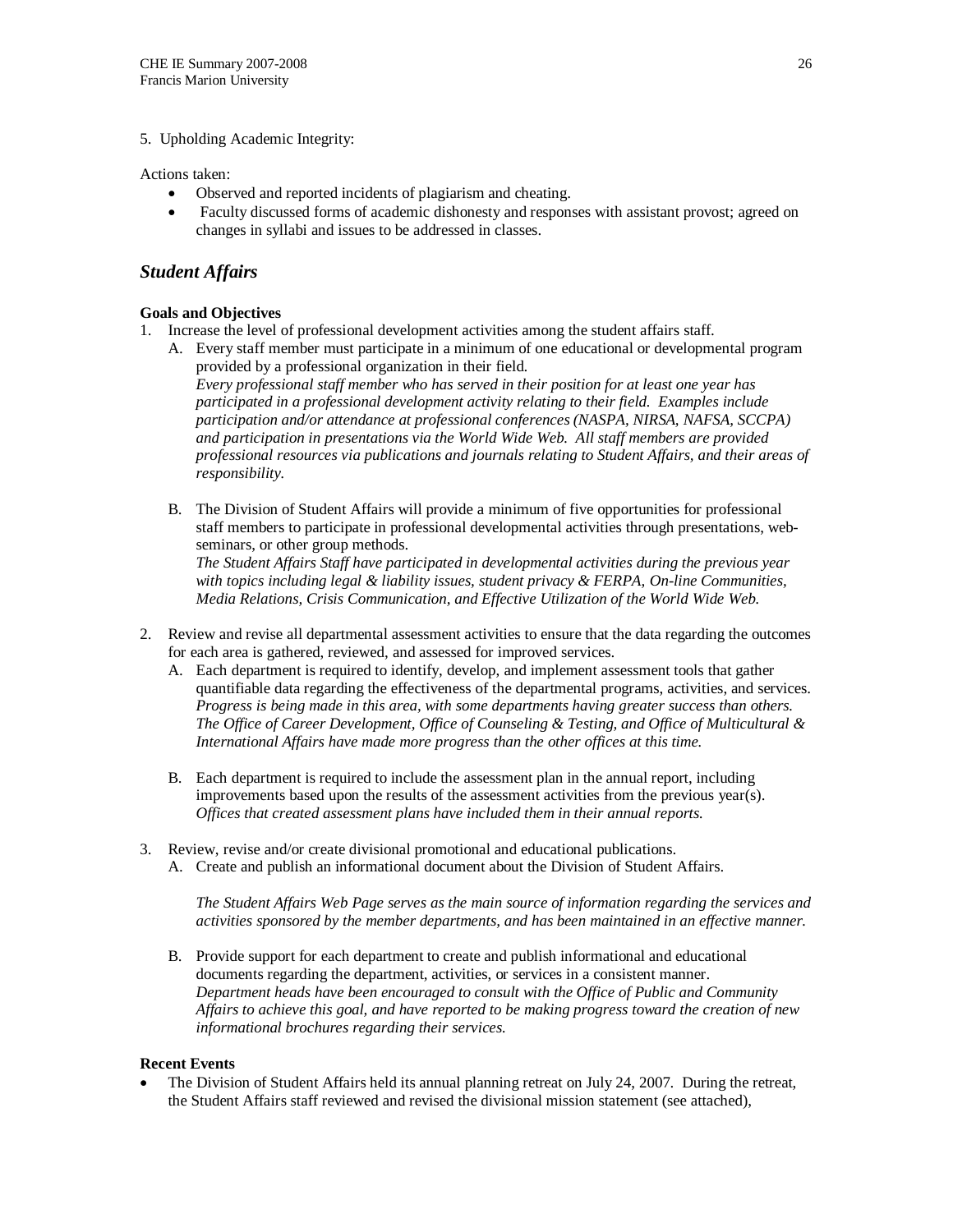presented annual goals and objectives for each department, and planned events for the upcoming academic year. Additionally, the Vice President and Dean of Students led a discussion reviewing the purpose of Student Affairs within the University Community.

- The Vice President and Dean of Students, working collaboratively with the Chief Information Officer and Chief of Police, selected an emergency notification system for the campus community that utilizes text-messaging to alert members of the FMU community of critical situations.
- Student Affairs staff members participated in the FMU Orientation program throughout the summer in the following capacities:
	- A. Dr. Rebecca Lawson coordinated English Placement Testing and, along with Darryl Bridges (VPSA), coordinated several presentations and panels relating to the parent and guest programs.
	- B. Dean Teresa Ramey and members of the Dean of Students staff presented two presentations to student participants, assisted with check-in activities, and provided support during course registration.
- Implementation of the cooperative ROTC program in conjunction with the University of South Carolina at Columbia. The Vice President for Student Affairs serves as the administrative liaison for the Army ROTC program at USC. During the past year, this collaboration has resulted in the presence of ROTC personnel on the FMU Campus with a full course of curriculum offered on-site.
- During the past year, the implementation of the Swamp Fox Alert System, including integration with the FMU web site, marketing the system, formulating procedures for implementing the system, and activation, has been accomplished.
- The Advancing Rural Community Health (ARCH) program has been established as part of the FMU Rural Assistance Initiative. Major accomplishments include:
	- Recruitment and selection of a Physician to implement the program. Dr. Paul DeMarco serves as the Director of Community Health Programs and administrates the ARCH program.
	- Implementation of the ARCH Medical Screening Program.
	- Establishment of the ARCH Internship program, to include collaboration with FMU Faculty relating to academic credit, as well as the selection of internship sites in rural communities.
	- Selection and assignment of Kassab Fellowship Recipients, who are undergraduate students who participate in the ARCH program.

### *Writing Center*

### *Improvements in Place*

- Two faculty members delivered successful presentations at the College Composition and Communication Convention in New Orleans, LA, in April 2008.
- Two faculty members delivered successful presentations at the Southeastern Writing Center Association Conference in Savannah, GA, in February 2008.
- Quality Enhancement Plan (QEP) grant funds covered the expenses for five undergraduate Writing Center consultants to participate in the Southeastern Writing Center Association Conference in Savannah, GA, in February 2008.
- OEP funds (\$5000) were granted for undergraduate travel to SWCA 2009.
- A new study of metacognitive development skills exercised by alumni writing center consultants was conducted.
- Eight new tutors were recruited and trained by the director and assistant director during the 2007-2008 academic year.
- Tutor training has increased in frequency this year, with more formalized, semi-monthly skill-based sessions on tutoring strategies. Guests have included staff from the counseling center and Rogers Library.